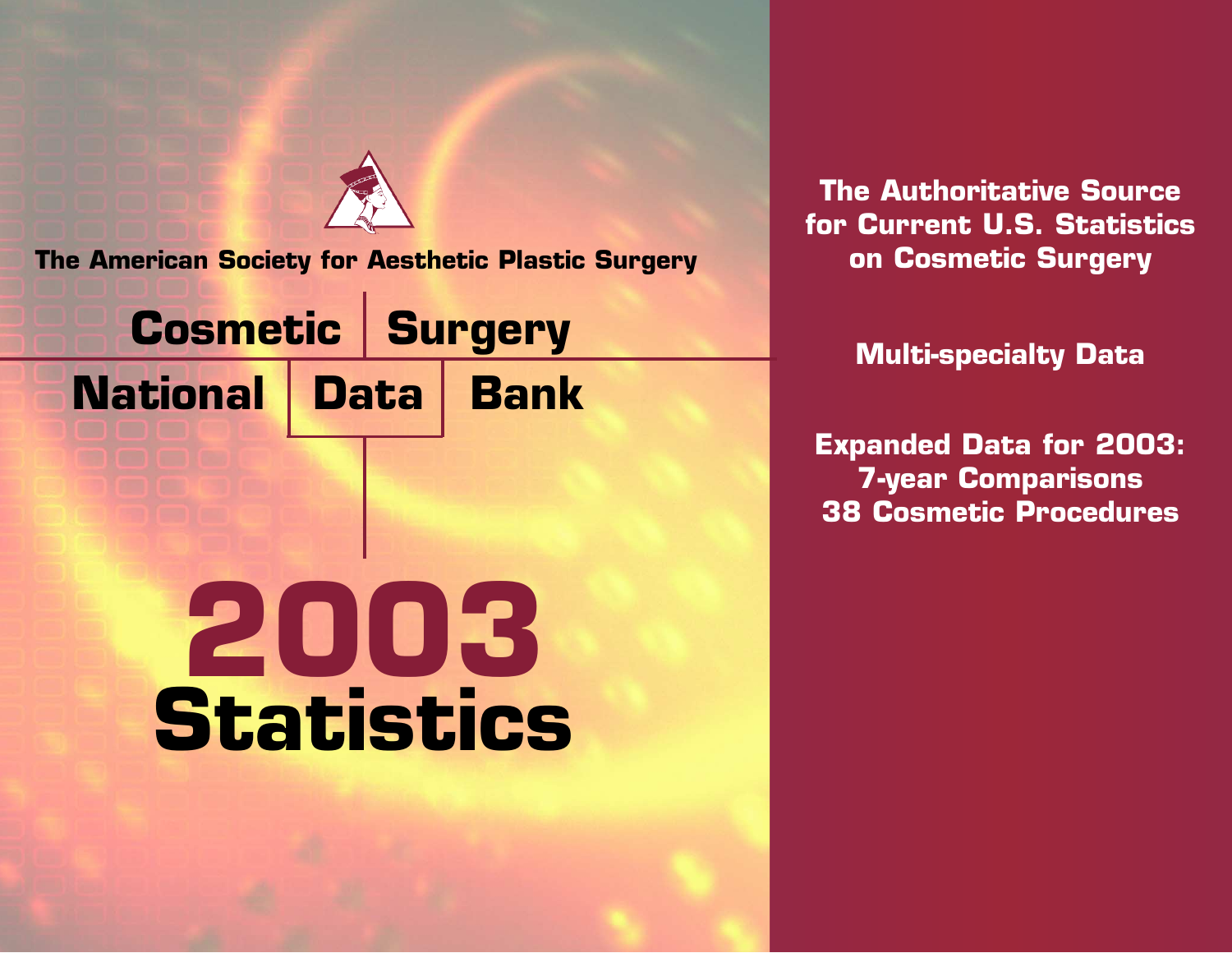#### **TABLE OF CONTENTS**

| Introduction to ASAPS Statistics 1      |
|-----------------------------------------|
| <b>Cosmetic Surgery Trends Graphs 2</b> |
| 2003 Statistics Quick Facts 3           |
| Top Procedures Graphs 4                 |
|                                         |
| Percent of Change Graph  6              |
| Percent of Change: 1997-2003 7          |
| Top Procedures by Gender Graphs 8       |
| Gender Distribution 9                   |
| Age Distribution 10                     |
| National Average Fees 11                |
| <b>General Information Graphs12</b>     |
| ASAPS Member Profile 13                 |
| Procedure Quick Facts 14-15             |
| Consumer Attitudes Survey 16            |



#### **ASAPS SPOKESPERSON NETWORK**

- **Experts on all types of cosmetic procedures, both surgical and nonsurgical, are available for interviews and information**
- **ASAPS spokespersons are geographically diverse**

#### **MEDIA CENTER AT www.surgery.org**

- **Downloadable statistics and full-color graphs**
- **ASAPS Procedure Quick Facts (downloadable "procedures at a glance")**
- **Frequent postings of new information, news releases and position statements**
- **Automatic email notification of new postings available on request (contact media@surgery.org)**

#### **OTHER RESOURCES FOR THE MEDIA**

- **Before-and-after patient slides**
- **Video B-roll and news packages**
- **Consumer tips**
- **Invited media attendance at ASAPS scientific meetings**
- **Media briefings and special events**

**Contact ASAPS Communications at 212.921.0500, or email media@surgery.org for prompt assistance.**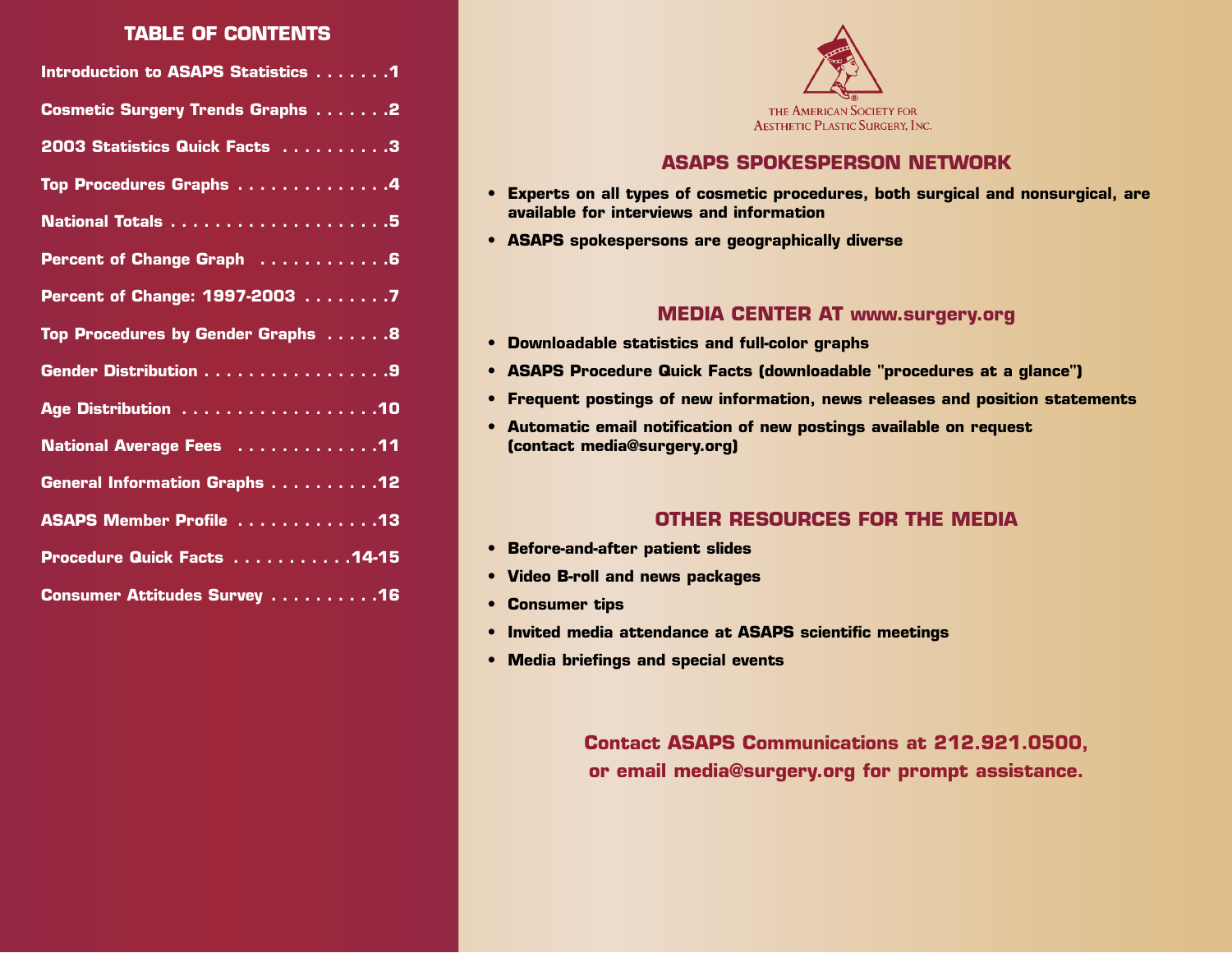### **About ASAPS Statistics: The Cosmetic Surgery National Data Bank**



The Cosmetic Surgery National Data Bank, sponsored by the American Society for Aesthetic Plastic Surgery (ASAPS), is the most comprehensive collection of data available on the number of surgical and nonsurgical cosmetic procedures performed in the United States.

ASAPS is the only organization providing 7-year multi-specialty data on the 38 top cosmetic procedures.

To collect the 2003 data, more than 14,000 surveys were sent to board-certified physicians and surgeons in the following specialties: Plastic Surgery, Otolaryngology, and Dermatology. Survey results were used to project national totals for the approximately 23,000 U.S. medical specialists most likely to perform several or more cosmetic procedures. The survey has a standard error of +/- 3.92 percent at a 95 percent level of confidence.

# **About ASAPS**

The American Society for Aesthetic Plastic Surgery (ASAPS) was founded in 1967, when cosmetic surgery was only beginning to be recognized as an important subspecialty of plastic surgery. Since then, education and research in cosmetic surgery have been the focus of ASAPS' mission, enabling its members to pioneer major advances in the field.

ASAPS' membership in the United States is restricted to American Board of Plastic Surgery certified surgeons who meet additional requirements for clinical experience and continuing education in cosmetic surgery. However, ASAPS recognizes the contributions of physicians and surgeons in multiple specialties when compiling its national statistics on cosmetic surgery. ASAPS appreciates the support of these specialists in providing accurate data on the number of cosmetic procedures they perform each year.

# **PLEASE CREDIT THE AMERICAN SOCIETY FOR AESTHETIC PLASTIC SURGERY WHEN CITING STATISTICAL DATA.**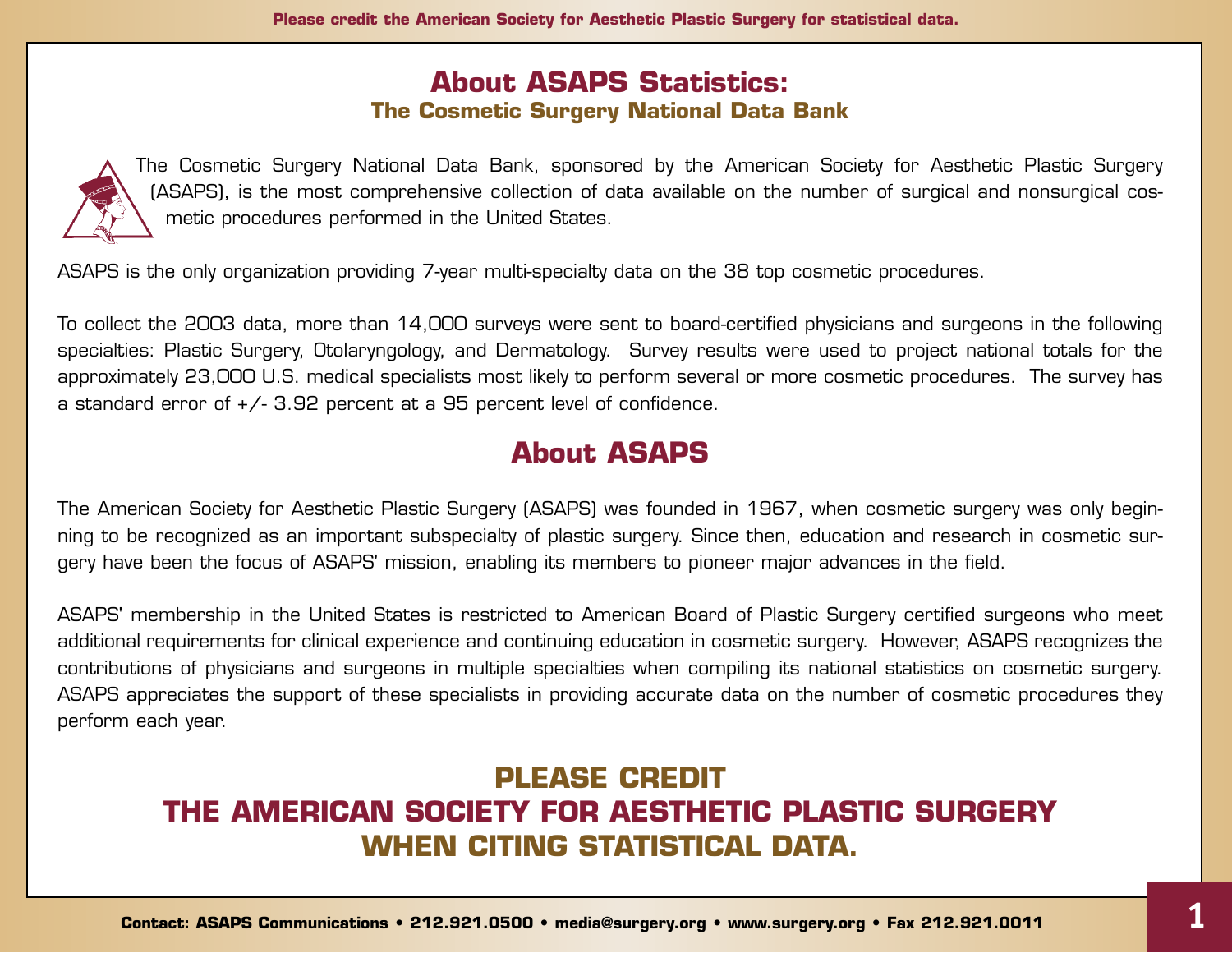



**Source: American Society for Aesthetic Plastic Surgery**

## *Surgical* **Cosmetic Procedures**



**Source: American Society for Aesthetic Plastic Surgery**

## *Nonsurgical* **Cosmetic Procedures**

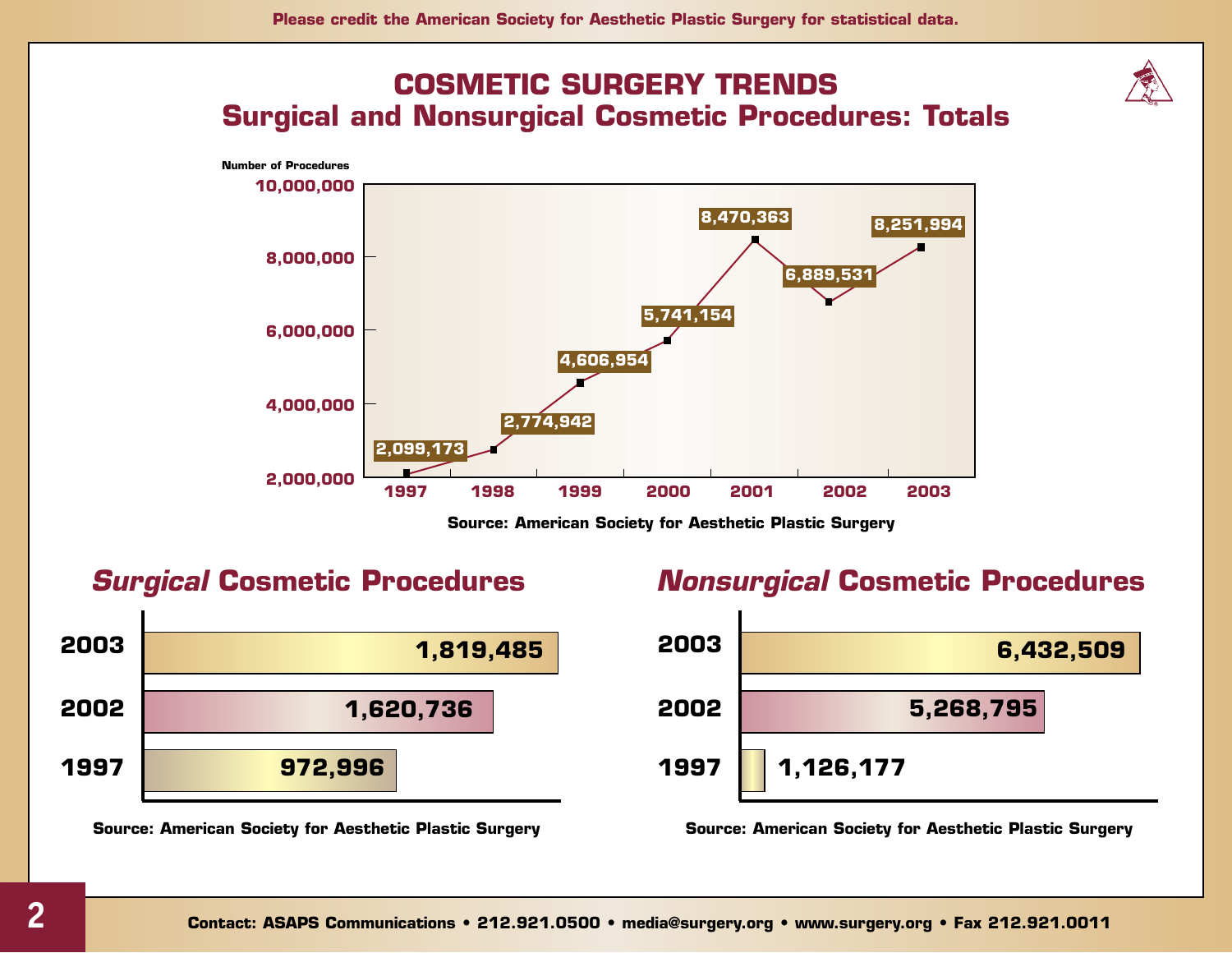# **Quick Facts: Highlights of the ASAPS 2003 Statistics on Cosmetic Surgery**



- There were nearly 8.3 million surgical and nonsurgical cosmetic procedures performed in 2003, according to the most comprehensive survey to date of U.S. physicians and surgeons by the American Society for Aesthetic Plastic Surgery (ASAPS). Surgical procedures represented 22 percent of the total, and nonsurgical procedures were 78 percent of the total.
- From 2002-2003, there was a 20 percent increase in the total number of cosmetic procedures. Surgical procedures increased by 12 percent, and nonsurgical procedures increased by 22 percent.
- Since 1997, there has been a 293 percent increase in the total number of cosmetic procedures. Surgical procedures increased by 87 percent, and nonsurgical procedures increased by 471 percent.
- The top five surgical cosmetic procedures in 2003 were: liposuction (384,626, up 3 percent from 2002); breast augmentation (280,401, up 12 percent); eyelid surgery (267,627, up 17 percent); rhinoplasty (172,420, up 10 percent); and breast reduction (147,173, up 17 percent).
- The top five nonsurgical cosmetic procedures in 2003 were: Botox injection (2,272,080, up 37 percent from 2002); laser hair removal (923,200, up 25 percent); microdermabrasion (858,312, down 17 percent); chemical peel (722,248, up 46 percent); and collagen injection (620,476, down 21 percent).
- Women had nearly 7.2 million cosmetic procedures, 87 percent of the total. The number of cosmetic procedures for women increased 16 percent from 2002.
- The top five surgical procedures for women were: liposuction, breast augmentation, eyelid surgery, breast reduction and rhinoplasty.
- Men had nearly 1.1 million cosmetic procedures, 13 percent of the total (up from 12 percent of the total in 2002). The number of cosmetic procedures for men increased 31 percent from 2002.
- The top five surgical procedures for men were: liposuction, rhinoplasty, eyelid surgery, breast reduction to treat enlarged male breasts, and hair transplantation.
- People age 35-50 had the most procedures -- 3.7 million and 45 percent of the total. People age 19-34 had 24 percent of procedures; age 51-64 had 23 percent; age 65-and-over had 5 percent; and age 18-and-younger had less than 3 percent.
- The most common procedures for age 18-and-under were: chemical peel, laser hair removal, microdermabrasion, rhinoplasty, and otoplasty (ear reshaping).
- Racial and ethnic minorities had 20 percent of all cosmetic procedures, an increase of 1 percent from 2002: Hispanics, 8 percent; African-Americans, 6 percent; Asians, 4 percent; and other non-Caucasians, 2 percent.
- Where cosmetic surgeries were performed: office facility, 52 percent (up 7 percent from 2002); hospital 25 percent; and free-standing surgicenter, 23 percent.

Figures may not add exactly to totals and percentages may not equal 100% due to rounding.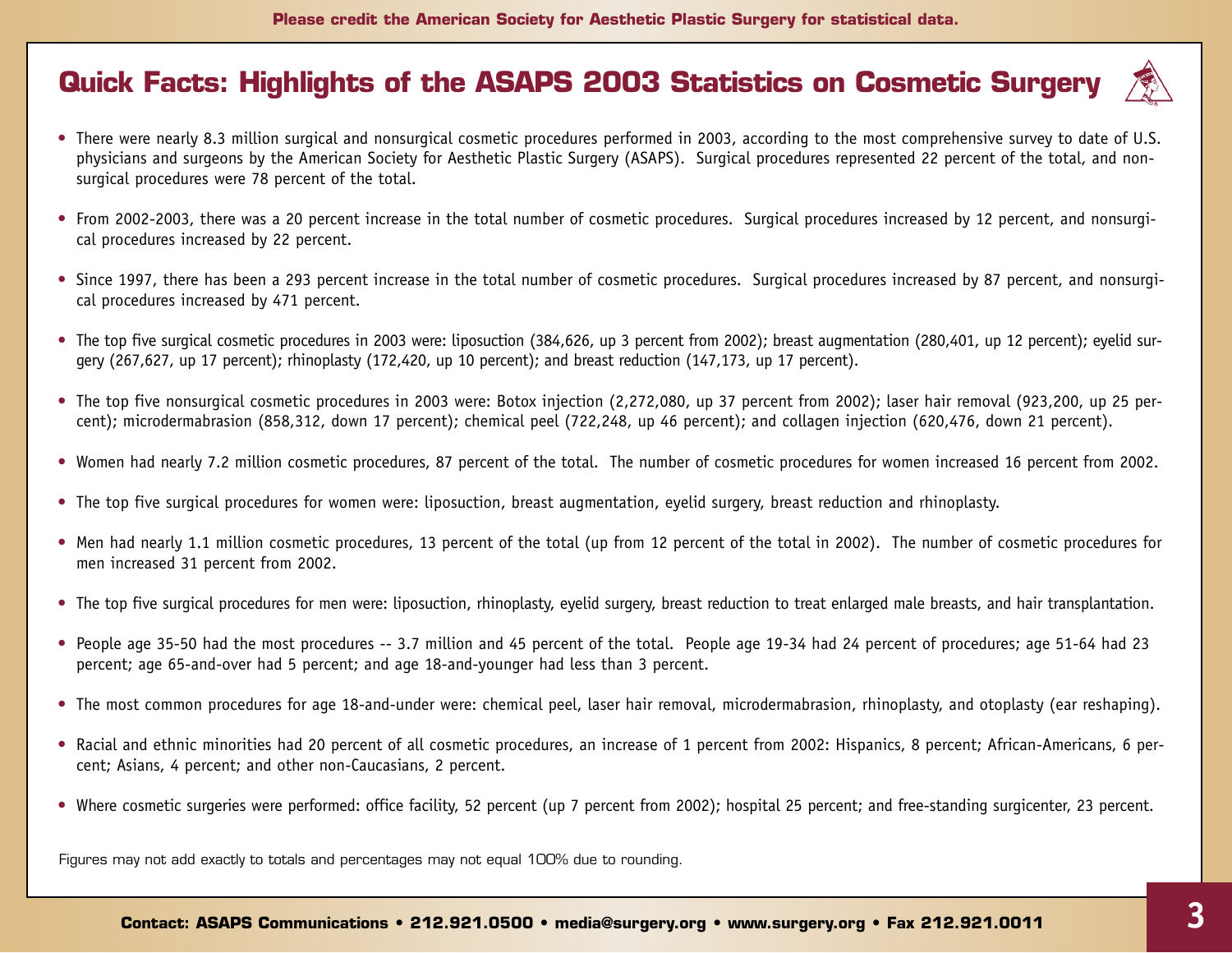## **TOP 5** *SURGICAL* **COSMETIC PROCEDURES IN 2003**



\*May be covered by insurance in some cases.

**Source: American Society for Aesthetic Plastic Surgery**

# **TOP 5** *NONSURGICAL* **COSMETIC PROCEDURES IN 2003**

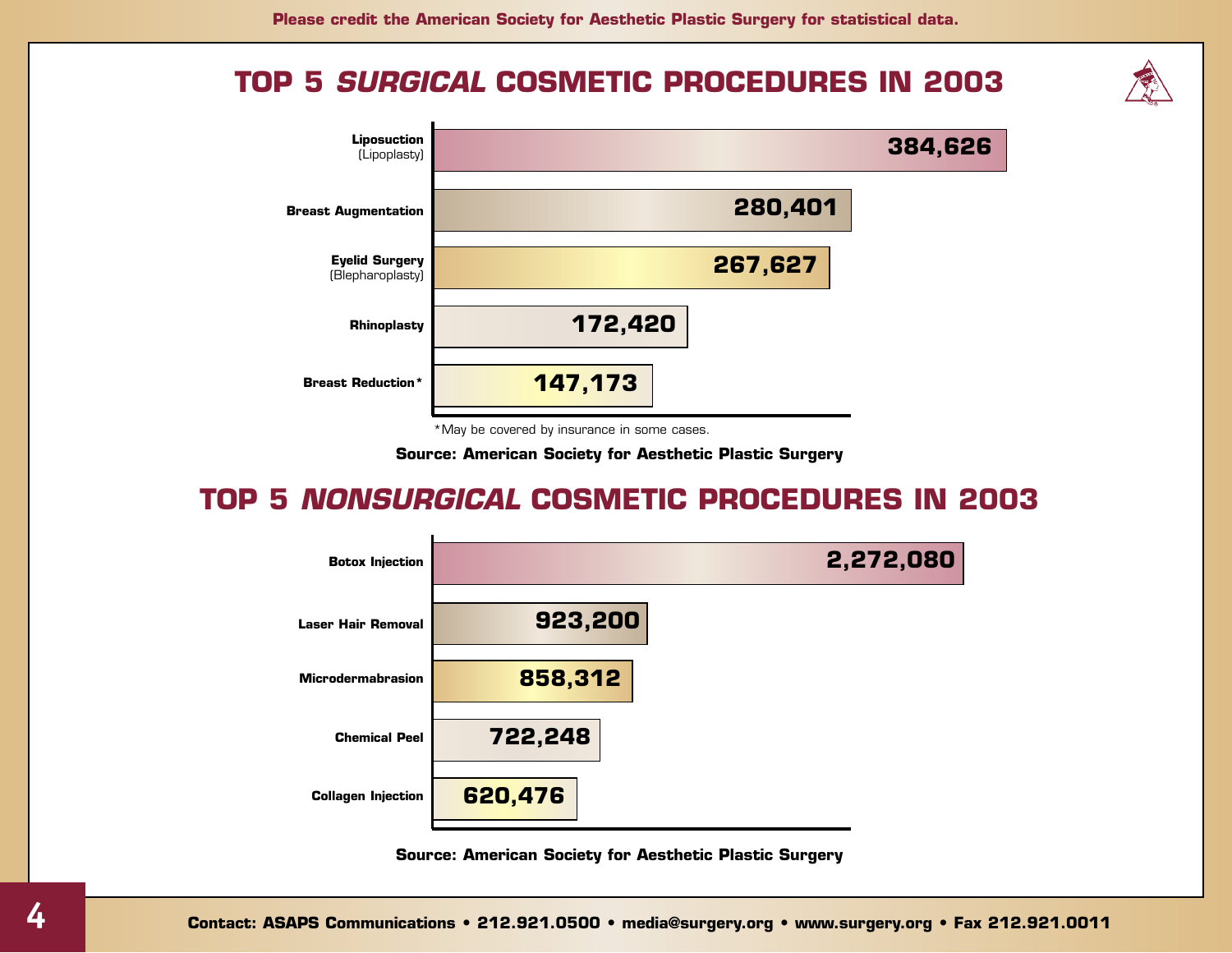## **2003 National Totals for Cosmetic Procedures**



|                            | Procedure                                               | Overall<br>Rank | <b>Rank within</b><br><b>Category</b><br>(Surgical/<br><b>Nonsurgical)</b> | Number of<br><b>Procedures</b> | <b>Percent of</b><br><b>Total</b> |
|----------------------------|---------------------------------------------------------|-----------------|----------------------------------------------------------------------------|--------------------------------|-----------------------------------|
|                            | Abdominoplasty (tummy tuck)                             | 15              | 7                                                                          | 117,693                        | 1.4%                              |
|                            | Blepharoplasty (cosmetic eyelid surgery)                | 9               | $\overline{3}$                                                             | $267,627$ <sup>3</sup>         | 3.2%                              |
|                            | <b>Breast augmentation</b>                              | 8               | $\overline{2}$                                                             | $280,401$ <sup>2</sup>         | 3.4%                              |
|                            | <b>Breast lift</b>                                      | 18              | 8                                                                          | 76,943                         | 0.9%                              |
|                            | Breast nipple enlargement (cosmetic only)               | 38              | 25                                                                         | 529                            | 0.0%                              |
|                            | Breast nipple reduction (not with breast reduction)     | 35              | 22                                                                         | 1,591                          | 0.0%                              |
|                            | Breast reduction (women)*                               | 12              | 5                                                                          | $147,173$ <sup>5</sup>         | 1.8%                              |
|                            | <b>Buttock augmentation</b>                             | 32              | 19                                                                         | 3,885                          | 0.0%                              |
|                            | <b>Buttock lift</b>                                     | 33              | 20                                                                         | 3,565                          | 0.0%                              |
|                            | Calf augmentation                                       | 37              | 24                                                                         | 1,170                          | $0.0\%$                           |
|                            | Cheek implants                                          | 31              | 18                                                                         | 8,287                          | 0.1%                              |
|                            | Chin augmentation                                       | 21              | 10                                                                         | 27,999                         | 0.3%                              |
|                            | Facelift                                                | 14              | 6                                                                          | 125,581                        | 1.5%                              |
| <b>Surgical Procedures</b> | Forehead lift                                           | 19              | 9                                                                          | 76,696                         | 0.9%                              |
|                            | Gynecomastia, treatment of (male breast reduction)      | 26              | 13                                                                         | 22,049                         | 0.3%                              |
|                            | Hair transplantation                                    | 27              | 14                                                                         | 16,638                         | 0.2%                              |
|                            | Lip augmentation (other than injectable materials)      | 25              | 12                                                                         | 23,164                         | 0.3%                              |
|                            | Lipoplasty (liposuction)**                              | $\overline{7}$  | $\mathbf{1}$                                                               | 384,626 <sup>1</sup>           | 4.7%                              |
|                            | Lower body lift                                         | 28              | 15                                                                         | 10,964                         | 0.1%                              |
|                            | Otoplasty (cosmetic ear surgery)                        | 23              | 11                                                                         | 27,814                         | 0.3%                              |
|                            | Pectoral (male chest) augmentation                      | 34              | 21                                                                         | 1,734                          | 0.0%                              |
|                            | Rhinoplasty (nose reshaping)                            | 10              | $\overline{4}$                                                             | 172,420 <sup>4</sup>           | 2.1%                              |
|                            | Thigh lift                                              | 30              | 17                                                                         | 8,806                          | 0.1%                              |
|                            | Umbilicoplasty (not with abdominoplasty)                | 36              | 23                                                                         | 1,534                          | $0.0\%$                           |
|                            | Upper arm lift                                          | 29              | 16                                                                         | 10,595                         | 0.1%                              |
|                            | <b>Totals - Surgical Procedures</b>                     |                 |                                                                            | 1,819,485                      | 22.0%                             |
|                            | <b>Botox</b> injection                                  | $\mathbf{1}$    | $\mathbf{1}$                                                               | 2,272,080 A                    | 27.5%                             |
|                            | Cellulite treatment (mechanical roller massage therapy) | 22              | 12                                                                         | 27,919                         | 0.3%                              |
|                            | Chemical peel                                           | $\overline{4}$  | $\overline{4}$                                                             | 722,248                        | 8.8%                              |
|                            | Dermabrasion (not including microdermabrasion)          | 24              | 13                                                                         | 27,584                         | 0.3%                              |
|                            | Laser hair removal                                      | $\overline{2}$  | $\overline{2}$                                                             | $923,200$ <sup>B</sup>         | 11.2%                             |
|                            | Laser skin resurfacing                                  | 13              | $\, 8$                                                                     | 127,470                        | 1.5%                              |
|                            | Laser treatment of leg veins                            | 11              | $\overline{7}$                                                             | 170,358                        | 2.1%                              |
|                            | Microdermabrasion                                       | 3               | 3                                                                          | $858,312$ <sup>c</sup>         | 10.4%                             |
|                            | Sclerotherapy                                           | 6               | 6                                                                          | 444,416                        | 5.4%                              |
|                            | Soft tissue fillers: 1) Autologous fat                  | 17              | 10                                                                         | 90,321                         | 1.1%                              |
| Nonsurgical Procedures     | 2) Calcium hydroxylapatite (Radiance)                   | 20              | 11                                                                         | 31,913                         | 0.4%                              |
|                            | 3) Collagen***                                          | 5               | 5                                                                          | 620,476 €                      | 7.5%                              |
|                            | 4) Hyaluronic acid (Hylaform, Restylane)                | 16              | 9                                                                          | 116,211                        | 1.4%                              |
|                            | <b>Totals - Nonsurgical Procedures</b>                  |                 |                                                                            | 6,432,509                      | 78.0%                             |
|                            | <b>TOTALS</b>                                           |                 |                                                                            | 8,251,994                      | 100.0%                            |

The top 5 surgical procedures are indicated in bold superscript numbers in the column headed Number of Procedures, while the top 5 nonsurgical procedures are indicated by bold superscript letters. The rankings of procedures overall (surgical and nonsurgical categories combined) are indicated in the column Overall Rank, while the rankings of procedures by category (surgical vs. nonsurgical) are labeled as such.

\*Breast reduction may be covered by insurance, depending on terms of the policy and individual patient factors.

\*\*20.5% of these procedures were ultrasound-assisted lipoplasty (UAL).

\*\*\*28.8% of these procedures used human-derived collagen products.

- Final figures are projected to reflect nationwide statistics and are based on a survey of doctors who have been certified by American Board of Medical Specialties recognized boards, including but not limited to the American Board of Plastic Surgery. The survey portion of this research has a standard error of +/- 3.92% at a 95% level of confidence.
- Figures for procedures include but are not limited to those performed by ASAPS members in the U.S. ASAPS members are plastic surgeons certified by the American Board of Plastic Surgery who specialize in cosmetic surgery of the face and the entire body.
- Component figures may not add exactly to totals and percentages may not equal 100% due to rounding. In no cases are the sums of component figures off by more than .02% from the national total number of procedures.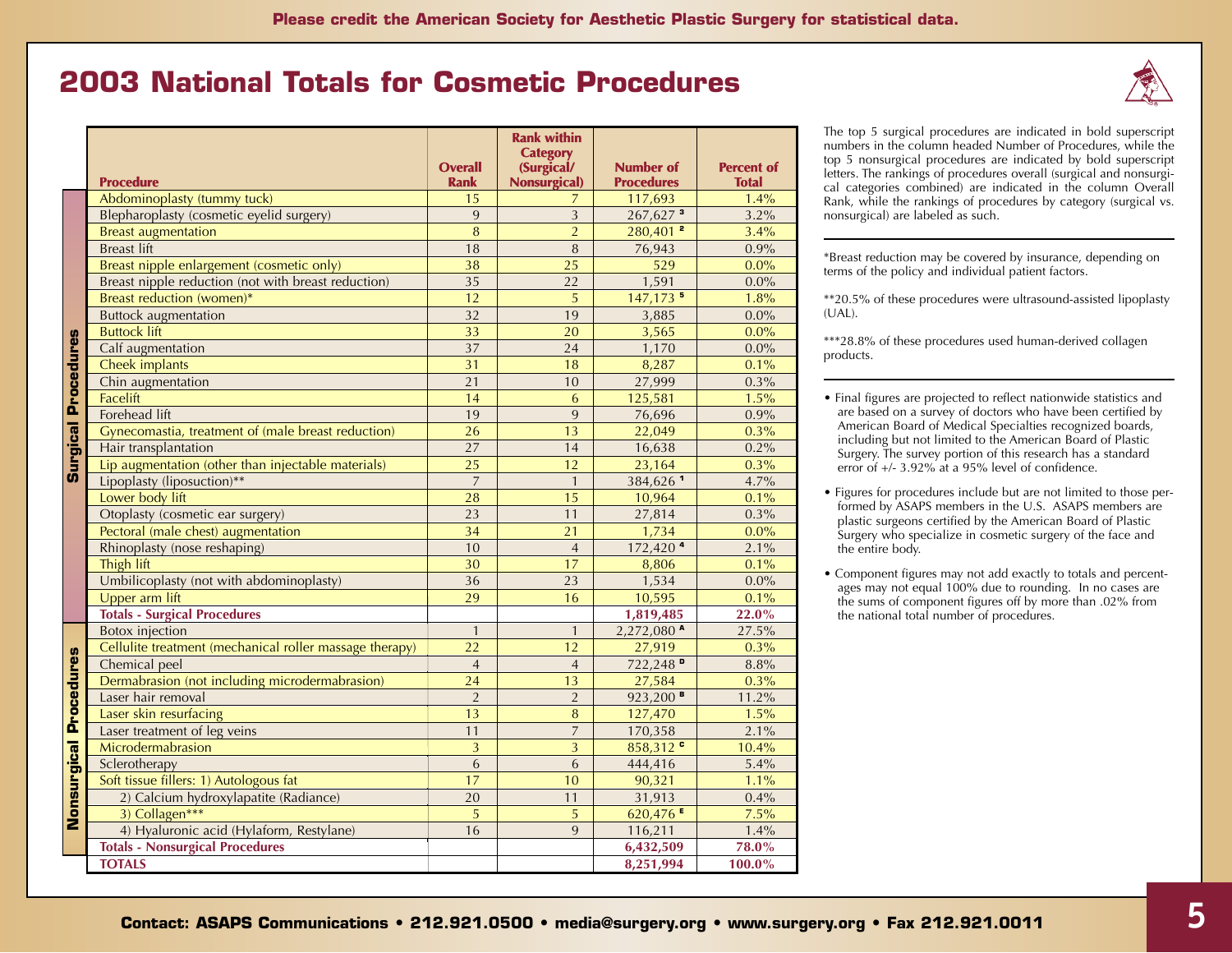## **SURGICAL AND NONSURGICAL COSMETIC PROCEDURES 7-YEAR COMPARISON: 1997-2003**

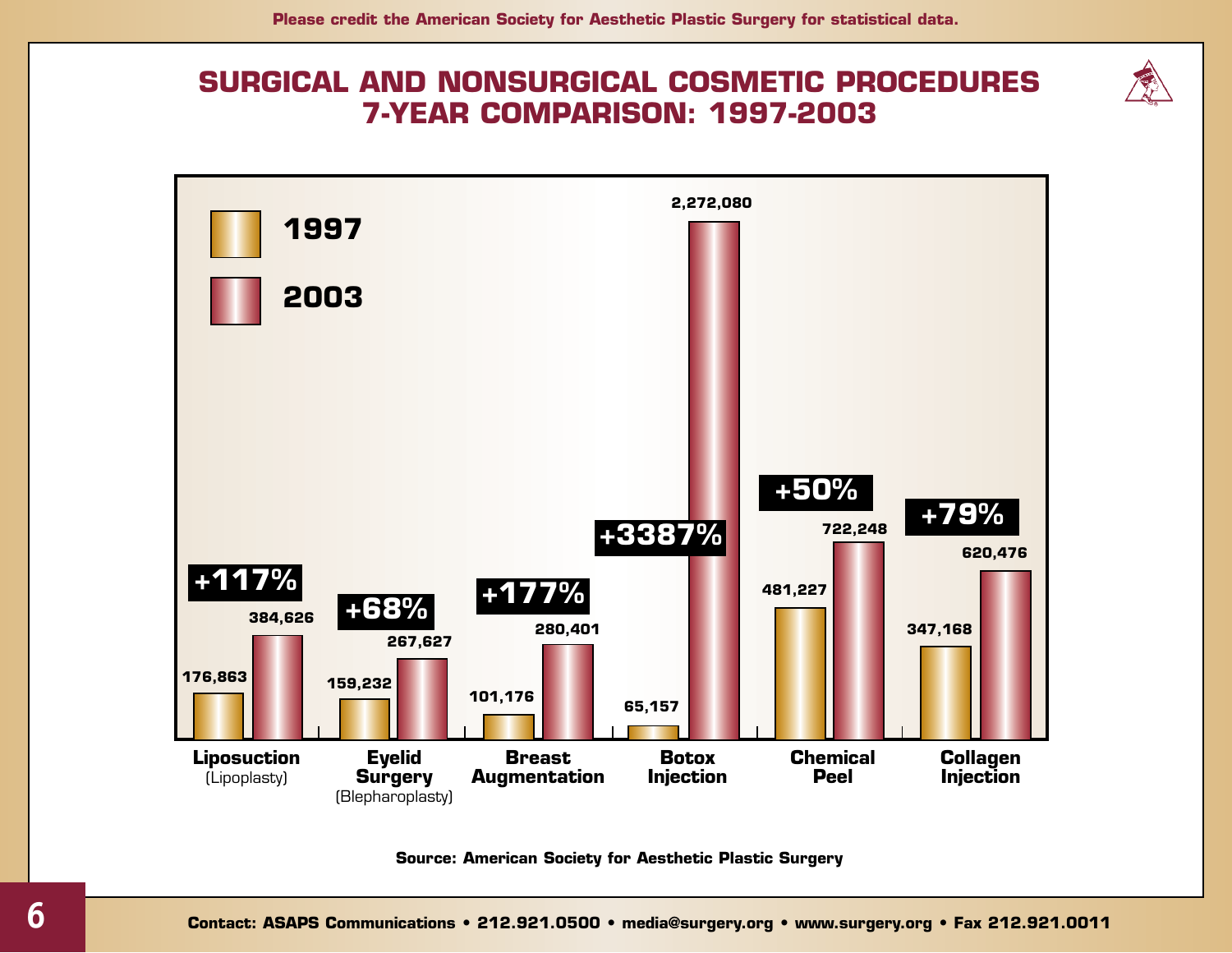## **Percent of Change in Select Procedures: 1997-2003**







Note that large percentage changes are common in cases where the total number of procedures is small.

\*Breast reduction may be covered by insurance, depending on terms of the policy and individual patient factors.

DNA=Does not apply

NA=Not available (was not asked in prior survey)

- Final figures are projected to reflect nationwide statistics and are based on a survey of doctors who have been certified by American Board of Medical Specialties recognized boards, including but not limited to the American Board of Plastic Surgery. The survey portion of this research has a standard error of +/- 3.92% at a 95% level of confidence.
- Figures for procedures include but are not limited to those performed by ASAPS members in the U.S. ASAPS members are plastic surgeons certified by the American Board of Plastic Surgery who specialize in cosmetic surgery of the face and the entire body.
- Component figures may not add exactly to totals and percentages may not equal 100% due to rounding. In no cases are the sums of component figures off by more than .02% from the national total number of procedures.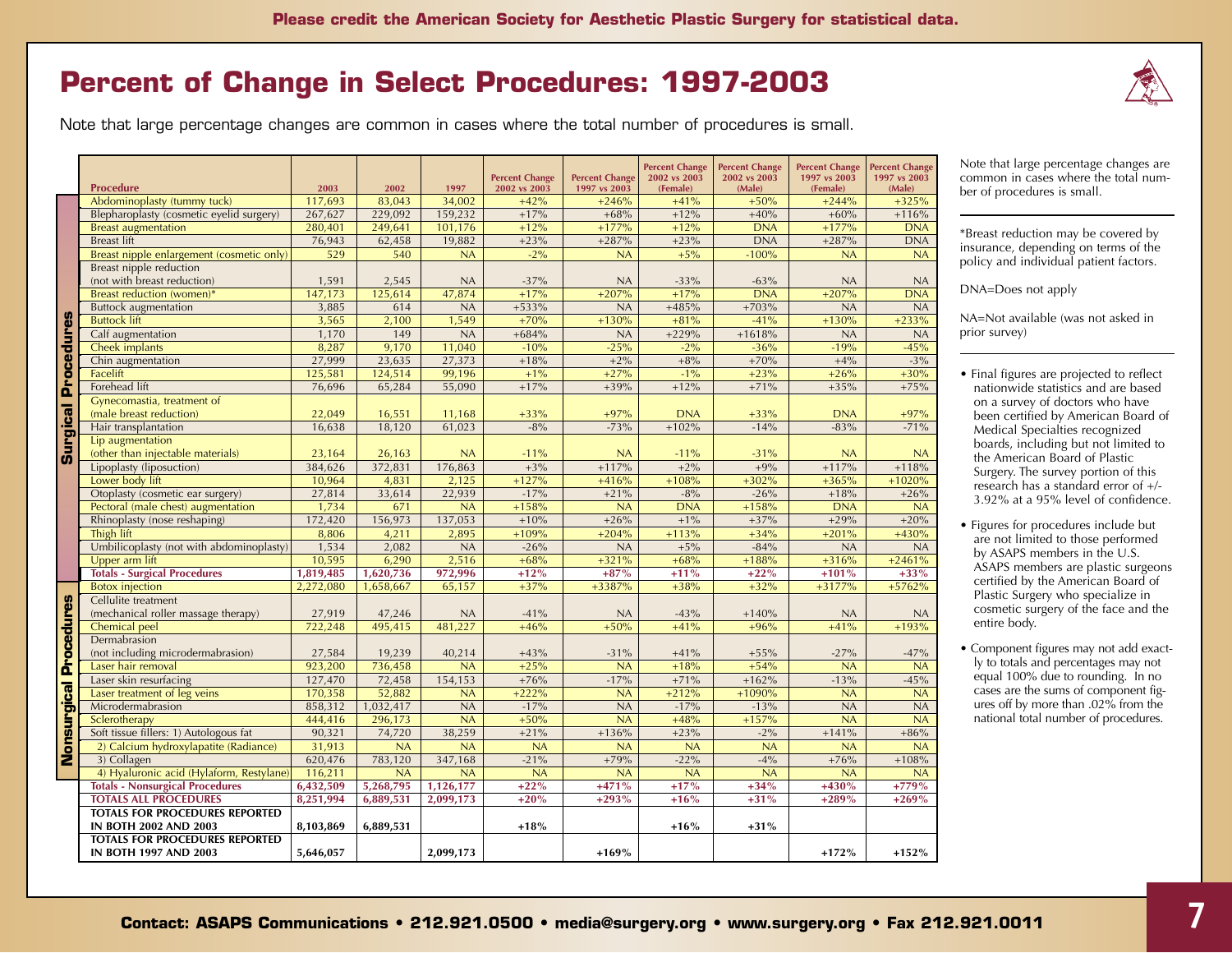## **TOP 5 COSMETIC SURGERIES FOR MALES IN 2003**



**Source: American Society for Aesthetic Plastic Surgery**

# **TOP 5 COSMETIC SURGERIES FOR FEMALES IN 2003**



\*May be covered by insurance in some cases.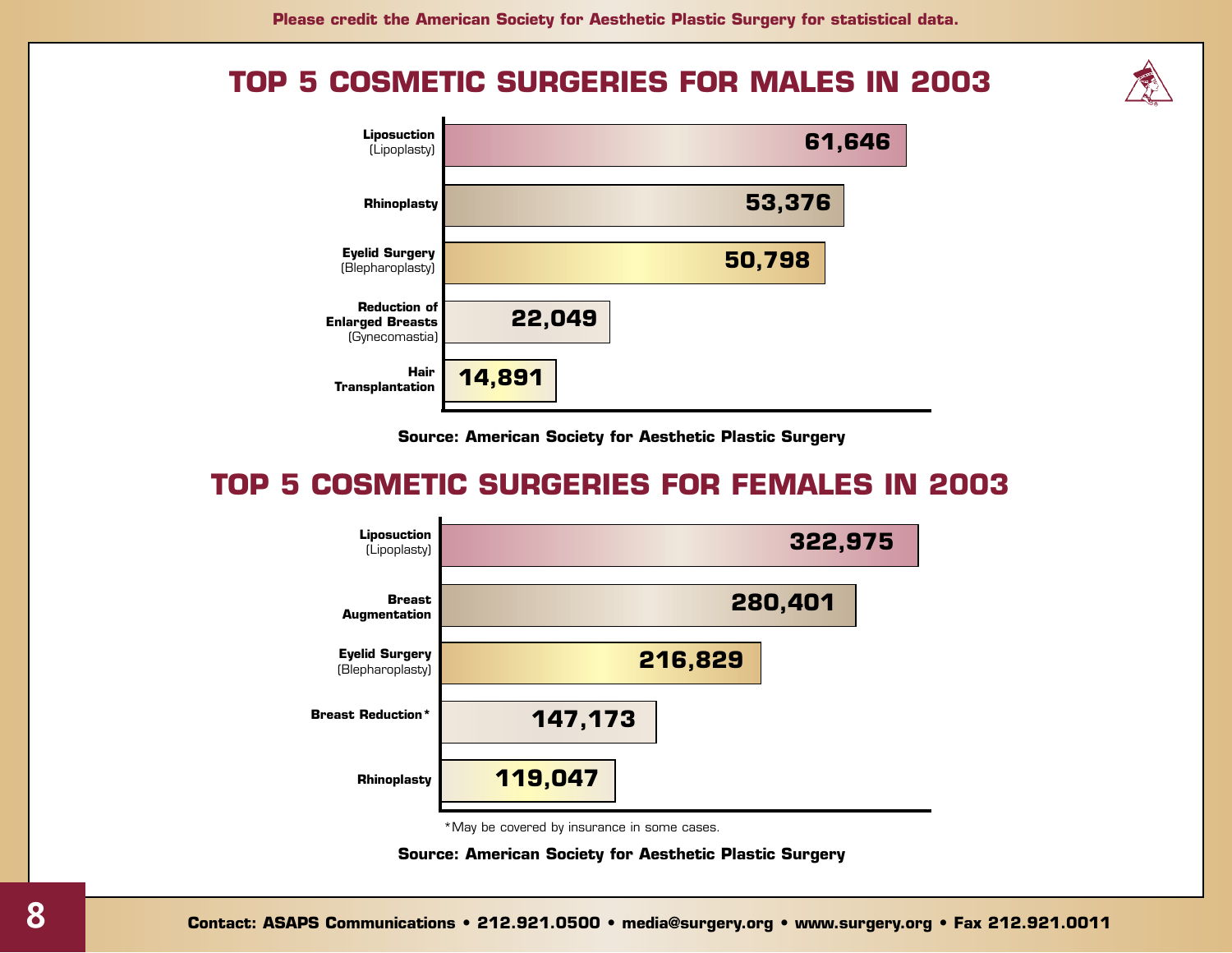# **2003 Gender Distribution for Cosmetic Procedures**



|                               | <b>Procedure</b>                                        | <b>FEMALE</b><br>(Number of<br><b>Procedures)</b> | Percent of<br><b>Total</b> | <b>Overall</b><br>Rank | <b>Rank</b><br>within category<br>(Surgical)<br>Nonsurgical) | <b>MALE</b><br>(Number of<br>Procedures) | Percent of<br><b>Total</b> | <b>Overall</b><br><b>Rank</b> | <b>Rank</b><br>within category<br>(Surgical/<br>Nonsurgical) |
|-------------------------------|---------------------------------------------------------|---------------------------------------------------|----------------------------|------------------------|--------------------------------------------------------------|------------------------------------------|----------------------------|-------------------------------|--------------------------------------------------------------|
|                               | Abdominoplasty (tummy tuck)                             | 112,713                                           | 95.8%                      | 14                     | 6                                                            | 4,975                                    | 4.2%                       | 20                            | 10                                                           |
|                               | Blepharoplasty (cosmetic eyelid surgery)                | 216,829                                           | 81.0%                      | 9                      | $\overline{3}$                                               | 50,798                                   | 19.0%                      | 8                             | 3                                                            |
|                               | <b>Breast augmentation</b>                              | 280,401                                           | 100.0%                     | 8                      | $\overline{2}$                                               | <b>DNA</b>                               | <b>DNA</b>                 | <b>DNA</b>                    | <b>DNA</b>                                                   |
|                               | <b>Breast lift</b>                                      | 76,943                                            | 100.0%                     | 18                     | 8                                                            | <b>DNA</b>                               | <b>DNA</b>                 | <b>DNA</b>                    | <b>DNA</b>                                                   |
|                               | Breast nipple enlargement (cosmetic only)               | 529                                               | 100.0%                     | 35                     | 22                                                           | $\mathbf{0}$                             | 0.0%                       | 35                            | 22                                                           |
|                               | Breast nipple reduction (not with breast reduction)     | 1,467                                             | 92.2%                      | 33                     | 20                                                           | 127                                      | 8.0%                       | 32                            | 19                                                           |
|                               | Breast reduction (women)*                               | 147,173                                           | 100.0%                     | 11                     | $\overline{4}$                                               | <b>DNA</b>                               | <b>DNA</b>                 | <b>DNA</b>                    | <b>DNA</b>                                                   |
|                               | <b>Buttock</b> augmentation                             | 2,804                                             | 72.2%                      | 31                     | 18                                                           | 1,081                                    | 27.8%                      | 27                            | 14                                                           |
|                               | <b>Buttock lift</b>                                     | 3,450                                             | 96.8%                      | 30                     | 17                                                           | 115                                      | 3.2%                       | 33                            | 20                                                           |
| <b>Surgical Procedures</b>    | Calf augmentation                                       | 331                                               | 28.3%                      | 36                     | 23                                                           | 837                                      | 71.5%                      | 28                            | 15                                                           |
|                               | Cheek implants                                          | 6,926                                             | 83.6%                      | 29                     | 16                                                           | 1,361                                    | 16.4%                      | 26                            | 13                                                           |
|                               | Chin augmentation                                       | 21,118                                            | 75.4%                      | 24                     | 11                                                           | 6,881                                    | 24.6%                      | 19                            | 9                                                            |
|                               | Facelift                                                | 112,025                                           | 89.2%                      | 15                     | $\overline{7}$                                               | 13,558                                   | 10.8%                      | 11                            | 6                                                            |
|                               | Forehead lift                                           | 65,412                                            | 85.3%                      | 19                     | 9                                                            | 11,290                                   | 14.7%                      | 15                            | 8                                                            |
|                               | Gynecomastia, treatment of (male breast reduction)      | <b>DNA</b>                                        | <b>DNA</b>                 | <b>DNA</b>             | <b>DNA</b>                                                   | 22,049                                   | 100.0%                     | 9                             | $\overline{4}$                                               |
|                               | Hair transplantation                                    | 1,748                                             | 10.5%                      | 32                     | 19                                                           | 14,891                                   | 89.5%                      | 10                            | 5                                                            |
|                               | Lip augmentation (other than injectable materials)      | 22,722                                            | 98.1%                      | 23                     | 10                                                           | 445                                      | 1.9%                       | 29                            | 16                                                           |
|                               | Lipoplasty (liposuction)                                | 322,975                                           | 84.0%                      | $\overline{7}$         | $\overline{1}$                                               | 61,646                                   | 16.0%                      | 5                             | $\overline{1}$                                               |
|                               | Lower body lift                                         | 9,107                                             | 83.1%                      | 27                     | 14                                                           | 1,861                                    | 17.0%                      | 23                            | 11                                                           |
|                               | Otoplasty (cosmetic ear surgery)                        | 15,298                                            | 55.0%                      | 25                     | 12                                                           | 12,515                                   | 45.0%                      | 13                            | $\overline{7}$                                               |
|                               | Pectoral (male chest) augmentation                      | <b>DNA</b>                                        | <b>DNA</b>                 | <b>DNA</b>             | <b>DNA</b>                                                   | 1,734                                    | 100.0%                     | 24                            | 12                                                           |
|                               | Rhinoplasty (nose reshaping)                            | 119,047                                           | 69.0%                      | 12                     | 5                                                            | 53,376                                   | 31.0%                      | 6                             | 2                                                            |
|                               | Thigh lift                                              | 8,563                                             | 97.2%                      | 28                     | 15                                                           | 243                                      | 2.8%                       | 30                            | 17                                                           |
|                               | Umbilicoplasty (not with abdominoplasty)                | 1,426                                             | 92.9%                      | 34                     | 21                                                           | 112                                      | 7.3%                       | 34                            | 21                                                           |
|                               | Upper arm lift                                          | 10,361                                            | 97.8%                      | 26                     | 13                                                           | 235                                      | 2.2%                       | 31                            | 18                                                           |
|                               | <b>Totals - Surgical Procedures</b>                     | 1,559,367                                         | 21.7%                      |                        |                                                              | 260,129                                  | 24.2%                      |                               |                                                              |
|                               | <b>Botox</b> injection                                  | 1,963,012                                         | 86.4%                      | $\mathbf{1}$           | $\mathbf{1}$                                                 | 309,063                                  | 13.6%                      | $\overline{1}$                | $\mathbf{1}$                                                 |
|                               | Cellulite treatment (mechanical roller massage therapy) | 26,558                                            | 95.1%                      | 21                     | 12                                                           | 1,365                                    | 4.9%                       | 25                            | 13                                                           |
|                               | Chemical peel                                           | 640,081                                           | 88.6%                      | $\overline{4}$         | $\overline{4}$                                               | 82,174                                   | 11.4%                      | $\overline{4}$                | $\overline{4}$                                               |
|                               | Dermabrasion (not including microdermabrasion)          | 22,775                                            | 82.6%                      | 22                     | 13                                                           | 4,812                                    | 17.4%                      | 21                            | 11                                                           |
|                               | Laser hair removal                                      | 695,210                                           | 75.3%                      | 3                      | 3                                                            | 227,990                                  | 24.7%                      | 2                             | $\overline{2}$                                               |
|                               | Laser skin resurfacing                                  | 116,467                                           | 91.4%                      | 13                     | 8                                                            | 11,010                                   | 8.6%                       | 16                            | $\,8\,$                                                      |
|                               | Laser treatment of leg veins                            | 163,149                                           | 95.8%                      | 10                     | $\overline{7}$                                               | 7,208                                    | 4.2%                       | 17                            | 9                                                            |
|                               | Microdermabrasion                                       | 774,261                                           | 90.2%                      | $\overline{2}$         | $\overline{2}$                                               | 84,049                                   | 9.8%                       | 3                             | 3                                                            |
|                               | Sclerotherapy                                           | 431,257                                           | 97.0%                      | 6                      | 6                                                            | 13,168                                   | 3.0%                       | 12                            | 6                                                            |
|                               | Soft tissue fillers: 1) Autologous fat                  | 83,295                                            | 92.2%                      | 17                     | 10                                                           | 7,017                                    | 7.8%                       | 18                            | 10                                                           |
| <b>Nonsurgical Procedures</b> | 2) Calcium hydroxylapatite (Radiance)                   | 29,013                                            | 90.9%                      | 20                     | 11                                                           | 2,894                                    | 9.1%                       | 22                            | 12                                                           |
|                               | 3) Collagen                                             | 568,797                                           | 91.7%                      | 5                      | 5                                                            | 51,674                                   | 8.3%                       | $\overline{7}$                | 5                                                            |
|                               | 4) Hyaluronic acid (Hylaform, Restylane)                | 104,678                                           | 90.1%                      | 16                     | 9                                                            | 11,534                                   | 9.9%                       | 14                            | $\overline{7}$                                               |
|                               | <b>Totals - Nonsurgical Procedures</b>                  | 5,618,551                                         | 78.3%                      |                        |                                                              | 813,958                                  | 75.8%                      |                               |                                                              |
|                               | <b>TOTALS</b>                                           | 7,177,918                                         | 87.0%                      |                        |                                                              | 1,074,087                                | 13.0%                      |                               |                                                              |

The rankings of procedures overall (surgical and nonsurgical categories combined) are indicated in the column Overall Rank. The rankings of procedures within their surgical and nonsurgical categories are indicated in the column Rank within Category.

\*Breast reduction may be covered by insurance, depending on terms of the policy and individual patient factors.

DNA=Does not apply

- Final figures are projected to reflect nationwide statistics and are based on a survey of doctors who have been certified by American Board of Medical Specialties recognized boards, including but not limited to the American Board of Plastic Surgery. The survey portion of this research has a standard error of +/- 3.92% at a 95% level of confidence.
- Figures for procedures include but are not limited to those performed by ASAPS members in the U.S. ASAPS members are plastic surgeons certified by the American Board of Plastic Surgery who specialize in cosmetic surgery of the face and the entire body.
- Component figures may not add exactly to totals and percentages may not equal 100% due to rounding. In no cases are the sums of component figures off by more than .02% from the national total number of procedures.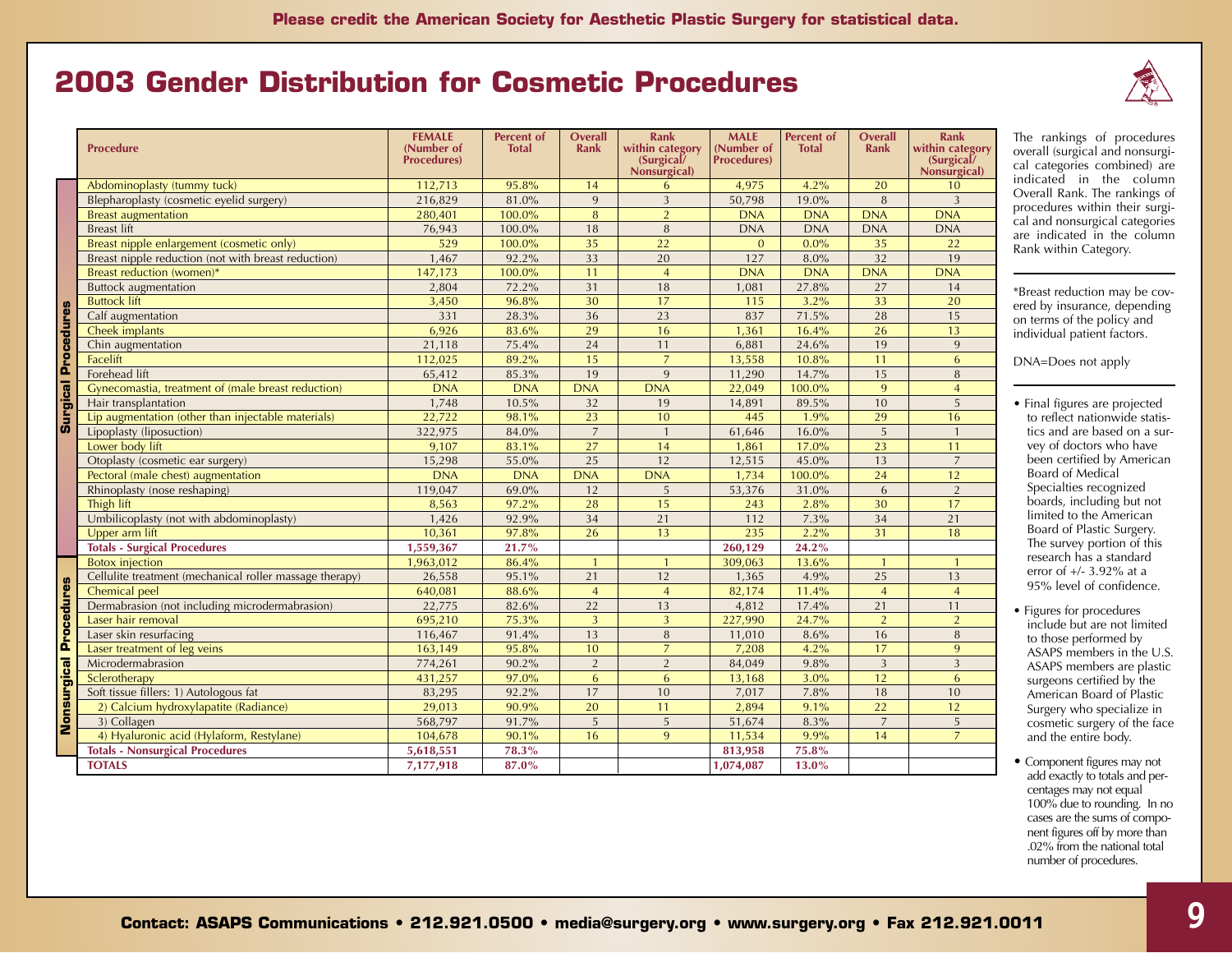# **2003 Age Distribution for Cosmetic Procedures**



| 18 and<br><b>Under</b><br>19-34<br>35-50<br><b>Percent</b> of<br><b>Percent of</b><br><b>Percent of</b><br>51-64<br><b>Percent of</b><br>$65+$<br>Percent of<br><b>Procedure</b><br>(Number of<br>(Number of<br>(Number of<br>(Number of<br>(Number of<br>Procedurall<br><b>Procedural</b><br><b>Procedural</b><br><b>Procedural</b><br><b>Procedures)</b><br><b>Total</b><br><b>Procedures</b> )<br><b>Procedures</b> )<br><b>Total</b><br><b>Procedures</b> )<br><b>Procedures</b> )<br><b>Total</b><br><b>Total</b><br><b>Total</b><br>Abdominoplasty (tummy tuck)<br>0.1%<br>20.5%<br>61.8%<br>16.4%<br>1.2%<br>158<br>24,143<br>72,679<br>19,339<br>1,372<br>918<br>0.3%<br>9.1%<br>103,614<br>38.7%<br>39.2%<br>33,990 <sup>4</sup><br>12.7%<br>Blepharoplasty (cosmetic eyelid surgery)<br>24,266<br>104,835<br>11,326<br>4.0%<br>150,208 <sup>5</sup><br>53.6%<br>104,297<br>37.2%<br>13,561<br>4.8%<br>1,010<br>0.4%<br><b>Breast augmentation</b><br>0.5%<br><b>Breast lift</b><br>415<br>18,623<br>24.2%<br>44,915<br>58.4%<br>11,802<br>15.3%<br>1,189<br>1.5%<br>Breast nipple enlargement (cosmetic only)<br>0.0%<br>87.4%<br>9.3%<br>3.3%<br>0.0%<br>$\overline{0}$<br>462<br>49<br>17<br>$\overline{0}$<br>Breast nipple reduction<br>(not with breast reduction)<br>$\overline{0}$<br>0.0%<br>708<br>44.5%<br>50<br>3.2%<br>$\overline{0}$<br>0.0%<br>834<br>52.4%<br><b>Breast reduction (women)</b><br>52,293<br>35.5%<br>61,975<br>42.1%<br>23,730<br>5,060<br>3.4%<br>16.1%<br>4,118<br>2.8%<br>0.0%<br>37.6%<br>2,063<br>53.1%<br>318<br>8.2%<br>39<br>1.0%<br><b>Buttock augmentation</b><br>$\overline{0}$<br>1,461<br><b>Procedures</b><br><b>Buttock lift</b><br>$\overline{0}$<br>0.0%<br>1,122<br>31.5%<br>1,849<br>51.9%<br>540<br>15.2%<br>50<br>1.4%<br>471<br>Calf augmentation<br>$\overline{0}$<br>$0.0\%$<br>684<br>58.5%<br>40.2%<br>13<br>1.1%<br>$\mathbf{0}$<br>0.0%<br>Cheek implants<br>22.5%<br>3,979<br>$\overline{0}$<br>0.0%<br>1,867<br>48.0%<br>1,934<br>23.3%<br>507<br>6.1%<br>493<br>41.5%<br>10,750<br>15.8%<br>714<br>2.6%<br>Chin augmentation<br>1.8%<br>11,617<br>38.4%<br>4,428<br>Facelift<br>0.0%<br>0.5%<br>38,124<br>30.4%<br>69,551<br>55.4%<br>17,333<br>13.8%<br>$\overline{0}$<br>580<br>Forehead lift<br>191<br>0.2%<br>2,488<br>3.2%<br>27,592<br>36.0%<br>37,684<br>49.1%<br>8,742<br>11.4%<br>Gynecomastia, treatment of<br><b>Surgical</b><br>(male breast reduction)<br>17.2%<br>50.7%<br>25.5%<br>5.1%<br>3,800<br>11,189<br>5,626<br>1,117<br>311<br>1.4%<br>Hair transplantation<br>376<br>2.3%<br>2,039<br>12.3%<br>10,519<br>63.2%<br>3,007<br>18.1%<br>701<br>4.2%<br>Lip augmentation<br>(other than injectable materials)<br>166<br>0.7%<br>7,176<br>31.0%<br>10,195<br>44.0%<br>4,498<br>19.4%<br>1,134<br>4.9%<br>Lipoplasty (liposuction)<br>3,570<br>1.0%<br>38.9%<br>179,650<br>46.7%<br>12.5%<br>0.9%<br>3,757<br>149,564<br>48,082<br>Lower body lift<br>57.1%<br>154<br>0.0%<br>33.8%<br>6,256<br>852<br>7.8%<br>1.4%<br>$\mathbf{0}$<br>3,706<br>Otoplasty (cosmetic ear surgery)<br>$16,259$ <sup>5</sup><br>58.5%<br>322<br>6,869<br>24.7%<br>3,482<br>12.5%<br>881<br>3.2%<br>1.2%<br>Pectoral (male chest) augmentation<br>0.2%<br>32.5%<br>1,047<br>7.0%<br>60.4%<br>122<br>$\mathbf{0}$<br>0.0%<br>3<br>563<br>23,013 <sup>4</sup><br>Rhinoplasty (nose reshaping)<br>13.3%<br>48.6%<br>49,054<br>28.5%<br>8.4%<br>2,177<br>1.3%<br>83,762<br>14,413<br>Thigh lift<br>0.0%<br>30.8%<br>4,665<br>53.0%<br>1,359<br>15.4%<br>67<br>0.8%<br>$\boldsymbol{0}$<br>2,713<br>Umbilicoplasty (not with abdominoplasty)<br>732<br>11<br>131<br>8.6%<br>625<br>40.8%<br>47.7%<br>37<br>2.4%<br>0.7%<br>75<br>5,392<br>50.9%<br>430<br>Upper arm lift<br>0.7%<br>2,264<br>21.4%<br>2,438<br>23.0%<br>4.1%<br><b>Totals - Surgical Procedures</b><br>66,142<br>749,809<br>20.0%<br>77,940<br>3.6%<br>560,991<br>30.8%<br>41.2%<br>364,610<br>4.3%<br><b>Botox</b> injection<br>5,669<br>0.2%<br>$321,270^2$<br>14.1%<br>1,238,891<br>54.5%<br>601,417<br>26.5%<br>$104,820$ <sup>1</sup><br>4.6%<br><b>Nonsurgical Procedures</b><br>Cellulite treatment<br>(mechanical roller massage therapy)<br>0.0%<br>0.2%<br>$\mathbf{0}$<br>10,347<br>37.1%<br>14,864<br>53.2%<br>2,656<br>9.5%<br>52<br>$51,997$ <sup>1</sup><br>7.2%<br>179,847 <sup>4</sup><br>24.9%<br>284,814 <sup>4</sup><br>$168,206$ <sup>5</sup><br>37,378 $3$<br>5.2%<br>Chemical peel<br>39.4%<br>23.3%<br>Dermabrasion<br>(not including microdermabrasion)<br>9.0%<br>1,029<br>3.7%<br>5,588<br>20.3%<br>10,546<br>38.2%<br>7,949<br>28.8%<br>2,477<br>Laser hair removal<br>49,428 <sup>2</sup><br>$340,021$ <sup>3</sup><br>$169,373$ <sup>4</sup><br>32,211 <sup>5</sup><br>3.5%<br>5.4%<br>332,166 <sup>1</sup><br>36.0%<br>36.8%<br>18.3%<br>Laser skin resurfacing<br>0.9%<br>73,326<br>10,057<br>7.9%<br>1,182<br>10,177<br>8.0%<br>57.5%<br>32,727<br>25.7%<br>Laser treatment of leg veins<br>86,061<br>50.5%<br>48,732<br>28.6%<br>6,825<br>4.0%<br>633<br>0.4%<br>28,105<br>16.5%<br>39,972 3<br>347,960 <sup>2</sup><br>$173,098$ <sup>3</sup><br>4.7%<br>$266,502^3$<br>31.0%<br>40.5%<br>20.2%<br>30,788<br>3.6%<br>Microdermabrasion<br>211,920<br>4,344<br>1.0%<br>85,410<br>19.2%<br>47.7%<br>122,012<br>27.5%<br>20,737<br>4.7%<br>Sclerotherapy<br>431<br>Soft tissue fillers: 1) Autologous fat<br>0.5%<br>19,806<br>21.9%<br>41,152<br>45.6%<br>23,418<br>25.9%<br>5,514<br>6.1%<br>54<br>15.9%<br>13,702<br>9,937<br>9.9%<br>2) Calcium hydroxylapatite (Radiance)<br>0.2%<br>5,060<br>42.9%<br>31.1%<br>3,163<br>270,393 $5$<br>49,028 <sup>2</sup><br>3) Collagen<br>2,713<br>0.4%<br>19.0%<br>43.6%<br>$180,174$ <sup>2</sup><br>29.0%<br>7.9%<br>118,184<br>4) Hyaluronic acid (Hylaform, Restylane)<br>0.0%<br>20.0%<br>60,873<br>52.4%<br>24,523<br>21.1%<br>7,612<br>$\overline{0}$<br>23,214<br>6.6%<br>2.4%<br>21.9%<br>24.3%<br>310,661<br>4.8%<br><b>Totals - Nonsurgical Procedures</b><br>157,452<br>1,405,676<br>2,994,522<br>46.6%<br>1,564,222<br>223,594<br><b>TOTALS</b><br>2.7%<br>1,966,667<br>23.8%<br>3,744,331<br>45.4%<br>23.4%<br>388,601<br>4.7%<br>1,928,832 |  |  |  |  |  |                   |
|--------------------------------------------------------------------------------------------------------------------------------------------------------------------------------------------------------------------------------------------------------------------------------------------------------------------------------------------------------------------------------------------------------------------------------------------------------------------------------------------------------------------------------------------------------------------------------------------------------------------------------------------------------------------------------------------------------------------------------------------------------------------------------------------------------------------------------------------------------------------------------------------------------------------------------------------------------------------------------------------------------------------------------------------------------------------------------------------------------------------------------------------------------------------------------------------------------------------------------------------------------------------------------------------------------------------------------------------------------------------------------------------------------------------------------------------------------------------------------------------------------------------------------------------------------------------------------------------------------------------------------------------------------------------------------------------------------------------------------------------------------------------------------------------------------------------------------------------------------------------------------------------------------------------------------------------------------------------------------------------------------------------------------------------------------------------------------------------------------------------------------------------------------------------------------------------------------------------------------------------------------------------------------------------------------------------------------------------------------------------------------------------------------------------------------------------------------------------------------------------------------------------------------------------------------------------------------------------------------------------------------------------------------------------------------------------------------------------------------------------------------------------------------------------------------------------------------------------------------------------------------------------------------------------------------------------------------------------------------------------------------------------------------------------------------------------------------------------------------------------------------------------------------------------------------------------------------------------------------------------------------------------------------------------------------------------------------------------------------------------------------------------------------------------------------------------------------------------------------------------------------------------------------------------------------------------------------------------------------------------------------------------------------------------------------------------------------------------------------------------------------------------------------------------------------------------------------------------------------------------------------------------------------------------------------------------------------------------------------------------------------------------------------------------------------------------------------------------------------------------------------------------------------------------------------------------------------------------------------------------------------------------------------------------------------------------------------------------------------------------------------------------------------------------------------------------------------------------------------------------------------------------------------------------------------------------------------------------------------------------------------------------------------------------------------------------------------------------------------------------------------------------------------------------------------------------------------------------------------------------------------------------------------------------------------------------------------------------------------------------------------------------------------------------------------------------------------------------------------------------------------------------------------------------------------------------------------------------------------------------------------------------------------------------------------------------------------------------------------------------------------------------------------------------------------------------------------------------------------------------------------------------------------------------------------------------------------------------------------------------------------------------------------------------------------------------------------------------------------------------------------------------------------------------------------------------------------------------------------------------------------------------------------------------------------------------------------------------------------------------------------------------------------------------------------------------------------------------------------------------------------------------------------------------|--|--|--|--|--|-------------------|
|                                                                                                                                                                                                                                                                                                                                                                                                                                                                                                                                                                                                                                                                                                                                                                                                                                                                                                                                                                                                                                                                                                                                                                                                                                                                                                                                                                                                                                                                                                                                                                                                                                                                                                                                                                                                                                                                                                                                                                                                                                                                                                                                                                                                                                                                                                                                                                                                                                                                                                                                                                                                                                                                                                                                                                                                                                                                                                                                                                                                                                                                                                                                                                                                                                                                                                                                                                                                                                                                                                                                                                                                                                                                                                                                                                                                                                                                                                                                                                                                                                                                                                                                                                                                                                                                                                                                                                                                                                                                                                                                                                                                                                                                                                                                                                                                                                                                                                                                                                                                                                                                                                                                                                                                                                                                                                                                                                                                                                                                                                                                                                                                                                                                                                                                                                                                                                                                                                                                                                                                                                                                                                                                                                    |  |  |  |  |  |                   |
|                                                                                                                                                                                                                                                                                                                                                                                                                                                                                                                                                                                                                                                                                                                                                                                                                                                                                                                                                                                                                                                                                                                                                                                                                                                                                                                                                                                                                                                                                                                                                                                                                                                                                                                                                                                                                                                                                                                                                                                                                                                                                                                                                                                                                                                                                                                                                                                                                                                                                                                                                                                                                                                                                                                                                                                                                                                                                                                                                                                                                                                                                                                                                                                                                                                                                                                                                                                                                                                                                                                                                                                                                                                                                                                                                                                                                                                                                                                                                                                                                                                                                                                                                                                                                                                                                                                                                                                                                                                                                                                                                                                                                                                                                                                                                                                                                                                                                                                                                                                                                                                                                                                                                                                                                                                                                                                                                                                                                                                                                                                                                                                                                                                                                                                                                                                                                                                                                                                                                                                                                                                                                                                                                                    |  |  |  |  |  | <b>Procedural</b> |
|                                                                                                                                                                                                                                                                                                                                                                                                                                                                                                                                                                                                                                                                                                                                                                                                                                                                                                                                                                                                                                                                                                                                                                                                                                                                                                                                                                                                                                                                                                                                                                                                                                                                                                                                                                                                                                                                                                                                                                                                                                                                                                                                                                                                                                                                                                                                                                                                                                                                                                                                                                                                                                                                                                                                                                                                                                                                                                                                                                                                                                                                                                                                                                                                                                                                                                                                                                                                                                                                                                                                                                                                                                                                                                                                                                                                                                                                                                                                                                                                                                                                                                                                                                                                                                                                                                                                                                                                                                                                                                                                                                                                                                                                                                                                                                                                                                                                                                                                                                                                                                                                                                                                                                                                                                                                                                                                                                                                                                                                                                                                                                                                                                                                                                                                                                                                                                                                                                                                                                                                                                                                                                                                                                    |  |  |  |  |  |                   |
|                                                                                                                                                                                                                                                                                                                                                                                                                                                                                                                                                                                                                                                                                                                                                                                                                                                                                                                                                                                                                                                                                                                                                                                                                                                                                                                                                                                                                                                                                                                                                                                                                                                                                                                                                                                                                                                                                                                                                                                                                                                                                                                                                                                                                                                                                                                                                                                                                                                                                                                                                                                                                                                                                                                                                                                                                                                                                                                                                                                                                                                                                                                                                                                                                                                                                                                                                                                                                                                                                                                                                                                                                                                                                                                                                                                                                                                                                                                                                                                                                                                                                                                                                                                                                                                                                                                                                                                                                                                                                                                                                                                                                                                                                                                                                                                                                                                                                                                                                                                                                                                                                                                                                                                                                                                                                                                                                                                                                                                                                                                                                                                                                                                                                                                                                                                                                                                                                                                                                                                                                                                                                                                                                                    |  |  |  |  |  |                   |
|                                                                                                                                                                                                                                                                                                                                                                                                                                                                                                                                                                                                                                                                                                                                                                                                                                                                                                                                                                                                                                                                                                                                                                                                                                                                                                                                                                                                                                                                                                                                                                                                                                                                                                                                                                                                                                                                                                                                                                                                                                                                                                                                                                                                                                                                                                                                                                                                                                                                                                                                                                                                                                                                                                                                                                                                                                                                                                                                                                                                                                                                                                                                                                                                                                                                                                                                                                                                                                                                                                                                                                                                                                                                                                                                                                                                                                                                                                                                                                                                                                                                                                                                                                                                                                                                                                                                                                                                                                                                                                                                                                                                                                                                                                                                                                                                                                                                                                                                                                                                                                                                                                                                                                                                                                                                                                                                                                                                                                                                                                                                                                                                                                                                                                                                                                                                                                                                                                                                                                                                                                                                                                                                                                    |  |  |  |  |  |                   |
|                                                                                                                                                                                                                                                                                                                                                                                                                                                                                                                                                                                                                                                                                                                                                                                                                                                                                                                                                                                                                                                                                                                                                                                                                                                                                                                                                                                                                                                                                                                                                                                                                                                                                                                                                                                                                                                                                                                                                                                                                                                                                                                                                                                                                                                                                                                                                                                                                                                                                                                                                                                                                                                                                                                                                                                                                                                                                                                                                                                                                                                                                                                                                                                                                                                                                                                                                                                                                                                                                                                                                                                                                                                                                                                                                                                                                                                                                                                                                                                                                                                                                                                                                                                                                                                                                                                                                                                                                                                                                                                                                                                                                                                                                                                                                                                                                                                                                                                                                                                                                                                                                                                                                                                                                                                                                                                                                                                                                                                                                                                                                                                                                                                                                                                                                                                                                                                                                                                                                                                                                                                                                                                                                                    |  |  |  |  |  |                   |
|                                                                                                                                                                                                                                                                                                                                                                                                                                                                                                                                                                                                                                                                                                                                                                                                                                                                                                                                                                                                                                                                                                                                                                                                                                                                                                                                                                                                                                                                                                                                                                                                                                                                                                                                                                                                                                                                                                                                                                                                                                                                                                                                                                                                                                                                                                                                                                                                                                                                                                                                                                                                                                                                                                                                                                                                                                                                                                                                                                                                                                                                                                                                                                                                                                                                                                                                                                                                                                                                                                                                                                                                                                                                                                                                                                                                                                                                                                                                                                                                                                                                                                                                                                                                                                                                                                                                                                                                                                                                                                                                                                                                                                                                                                                                                                                                                                                                                                                                                                                                                                                                                                                                                                                                                                                                                                                                                                                                                                                                                                                                                                                                                                                                                                                                                                                                                                                                                                                                                                                                                                                                                                                                                                    |  |  |  |  |  |                   |
|                                                                                                                                                                                                                                                                                                                                                                                                                                                                                                                                                                                                                                                                                                                                                                                                                                                                                                                                                                                                                                                                                                                                                                                                                                                                                                                                                                                                                                                                                                                                                                                                                                                                                                                                                                                                                                                                                                                                                                                                                                                                                                                                                                                                                                                                                                                                                                                                                                                                                                                                                                                                                                                                                                                                                                                                                                                                                                                                                                                                                                                                                                                                                                                                                                                                                                                                                                                                                                                                                                                                                                                                                                                                                                                                                                                                                                                                                                                                                                                                                                                                                                                                                                                                                                                                                                                                                                                                                                                                                                                                                                                                                                                                                                                                                                                                                                                                                                                                                                                                                                                                                                                                                                                                                                                                                                                                                                                                                                                                                                                                                                                                                                                                                                                                                                                                                                                                                                                                                                                                                                                                                                                                                                    |  |  |  |  |  |                   |
|                                                                                                                                                                                                                                                                                                                                                                                                                                                                                                                                                                                                                                                                                                                                                                                                                                                                                                                                                                                                                                                                                                                                                                                                                                                                                                                                                                                                                                                                                                                                                                                                                                                                                                                                                                                                                                                                                                                                                                                                                                                                                                                                                                                                                                                                                                                                                                                                                                                                                                                                                                                                                                                                                                                                                                                                                                                                                                                                                                                                                                                                                                                                                                                                                                                                                                                                                                                                                                                                                                                                                                                                                                                                                                                                                                                                                                                                                                                                                                                                                                                                                                                                                                                                                                                                                                                                                                                                                                                                                                                                                                                                                                                                                                                                                                                                                                                                                                                                                                                                                                                                                                                                                                                                                                                                                                                                                                                                                                                                                                                                                                                                                                                                                                                                                                                                                                                                                                                                                                                                                                                                                                                                                                    |  |  |  |  |  |                   |
|                                                                                                                                                                                                                                                                                                                                                                                                                                                                                                                                                                                                                                                                                                                                                                                                                                                                                                                                                                                                                                                                                                                                                                                                                                                                                                                                                                                                                                                                                                                                                                                                                                                                                                                                                                                                                                                                                                                                                                                                                                                                                                                                                                                                                                                                                                                                                                                                                                                                                                                                                                                                                                                                                                                                                                                                                                                                                                                                                                                                                                                                                                                                                                                                                                                                                                                                                                                                                                                                                                                                                                                                                                                                                                                                                                                                                                                                                                                                                                                                                                                                                                                                                                                                                                                                                                                                                                                                                                                                                                                                                                                                                                                                                                                                                                                                                                                                                                                                                                                                                                                                                                                                                                                                                                                                                                                                                                                                                                                                                                                                                                                                                                                                                                                                                                                                                                                                                                                                                                                                                                                                                                                                                                    |  |  |  |  |  |                   |
|                                                                                                                                                                                                                                                                                                                                                                                                                                                                                                                                                                                                                                                                                                                                                                                                                                                                                                                                                                                                                                                                                                                                                                                                                                                                                                                                                                                                                                                                                                                                                                                                                                                                                                                                                                                                                                                                                                                                                                                                                                                                                                                                                                                                                                                                                                                                                                                                                                                                                                                                                                                                                                                                                                                                                                                                                                                                                                                                                                                                                                                                                                                                                                                                                                                                                                                                                                                                                                                                                                                                                                                                                                                                                                                                                                                                                                                                                                                                                                                                                                                                                                                                                                                                                                                                                                                                                                                                                                                                                                                                                                                                                                                                                                                                                                                                                                                                                                                                                                                                                                                                                                                                                                                                                                                                                                                                                                                                                                                                                                                                                                                                                                                                                                                                                                                                                                                                                                                                                                                                                                                                                                                                                                    |  |  |  |  |  |                   |
|                                                                                                                                                                                                                                                                                                                                                                                                                                                                                                                                                                                                                                                                                                                                                                                                                                                                                                                                                                                                                                                                                                                                                                                                                                                                                                                                                                                                                                                                                                                                                                                                                                                                                                                                                                                                                                                                                                                                                                                                                                                                                                                                                                                                                                                                                                                                                                                                                                                                                                                                                                                                                                                                                                                                                                                                                                                                                                                                                                                                                                                                                                                                                                                                                                                                                                                                                                                                                                                                                                                                                                                                                                                                                                                                                                                                                                                                                                                                                                                                                                                                                                                                                                                                                                                                                                                                                                                                                                                                                                                                                                                                                                                                                                                                                                                                                                                                                                                                                                                                                                                                                                                                                                                                                                                                                                                                                                                                                                                                                                                                                                                                                                                                                                                                                                                                                                                                                                                                                                                                                                                                                                                                                                    |  |  |  |  |  |                   |
|                                                                                                                                                                                                                                                                                                                                                                                                                                                                                                                                                                                                                                                                                                                                                                                                                                                                                                                                                                                                                                                                                                                                                                                                                                                                                                                                                                                                                                                                                                                                                                                                                                                                                                                                                                                                                                                                                                                                                                                                                                                                                                                                                                                                                                                                                                                                                                                                                                                                                                                                                                                                                                                                                                                                                                                                                                                                                                                                                                                                                                                                                                                                                                                                                                                                                                                                                                                                                                                                                                                                                                                                                                                                                                                                                                                                                                                                                                                                                                                                                                                                                                                                                                                                                                                                                                                                                                                                                                                                                                                                                                                                                                                                                                                                                                                                                                                                                                                                                                                                                                                                                                                                                                                                                                                                                                                                                                                                                                                                                                                                                                                                                                                                                                                                                                                                                                                                                                                                                                                                                                                                                                                                                                    |  |  |  |  |  |                   |
|                                                                                                                                                                                                                                                                                                                                                                                                                                                                                                                                                                                                                                                                                                                                                                                                                                                                                                                                                                                                                                                                                                                                                                                                                                                                                                                                                                                                                                                                                                                                                                                                                                                                                                                                                                                                                                                                                                                                                                                                                                                                                                                                                                                                                                                                                                                                                                                                                                                                                                                                                                                                                                                                                                                                                                                                                                                                                                                                                                                                                                                                                                                                                                                                                                                                                                                                                                                                                                                                                                                                                                                                                                                                                                                                                                                                                                                                                                                                                                                                                                                                                                                                                                                                                                                                                                                                                                                                                                                                                                                                                                                                                                                                                                                                                                                                                                                                                                                                                                                                                                                                                                                                                                                                                                                                                                                                                                                                                                                                                                                                                                                                                                                                                                                                                                                                                                                                                                                                                                                                                                                                                                                                                                    |  |  |  |  |  |                   |
|                                                                                                                                                                                                                                                                                                                                                                                                                                                                                                                                                                                                                                                                                                                                                                                                                                                                                                                                                                                                                                                                                                                                                                                                                                                                                                                                                                                                                                                                                                                                                                                                                                                                                                                                                                                                                                                                                                                                                                                                                                                                                                                                                                                                                                                                                                                                                                                                                                                                                                                                                                                                                                                                                                                                                                                                                                                                                                                                                                                                                                                                                                                                                                                                                                                                                                                                                                                                                                                                                                                                                                                                                                                                                                                                                                                                                                                                                                                                                                                                                                                                                                                                                                                                                                                                                                                                                                                                                                                                                                                                                                                                                                                                                                                                                                                                                                                                                                                                                                                                                                                                                                                                                                                                                                                                                                                                                                                                                                                                                                                                                                                                                                                                                                                                                                                                                                                                                                                                                                                                                                                                                                                                                                    |  |  |  |  |  |                   |
|                                                                                                                                                                                                                                                                                                                                                                                                                                                                                                                                                                                                                                                                                                                                                                                                                                                                                                                                                                                                                                                                                                                                                                                                                                                                                                                                                                                                                                                                                                                                                                                                                                                                                                                                                                                                                                                                                                                                                                                                                                                                                                                                                                                                                                                                                                                                                                                                                                                                                                                                                                                                                                                                                                                                                                                                                                                                                                                                                                                                                                                                                                                                                                                                                                                                                                                                                                                                                                                                                                                                                                                                                                                                                                                                                                                                                                                                                                                                                                                                                                                                                                                                                                                                                                                                                                                                                                                                                                                                                                                                                                                                                                                                                                                                                                                                                                                                                                                                                                                                                                                                                                                                                                                                                                                                                                                                                                                                                                                                                                                                                                                                                                                                                                                                                                                                                                                                                                                                                                                                                                                                                                                                                                    |  |  |  |  |  |                   |
|                                                                                                                                                                                                                                                                                                                                                                                                                                                                                                                                                                                                                                                                                                                                                                                                                                                                                                                                                                                                                                                                                                                                                                                                                                                                                                                                                                                                                                                                                                                                                                                                                                                                                                                                                                                                                                                                                                                                                                                                                                                                                                                                                                                                                                                                                                                                                                                                                                                                                                                                                                                                                                                                                                                                                                                                                                                                                                                                                                                                                                                                                                                                                                                                                                                                                                                                                                                                                                                                                                                                                                                                                                                                                                                                                                                                                                                                                                                                                                                                                                                                                                                                                                                                                                                                                                                                                                                                                                                                                                                                                                                                                                                                                                                                                                                                                                                                                                                                                                                                                                                                                                                                                                                                                                                                                                                                                                                                                                                                                                                                                                                                                                                                                                                                                                                                                                                                                                                                                                                                                                                                                                                                                                    |  |  |  |  |  |                   |
|                                                                                                                                                                                                                                                                                                                                                                                                                                                                                                                                                                                                                                                                                                                                                                                                                                                                                                                                                                                                                                                                                                                                                                                                                                                                                                                                                                                                                                                                                                                                                                                                                                                                                                                                                                                                                                                                                                                                                                                                                                                                                                                                                                                                                                                                                                                                                                                                                                                                                                                                                                                                                                                                                                                                                                                                                                                                                                                                                                                                                                                                                                                                                                                                                                                                                                                                                                                                                                                                                                                                                                                                                                                                                                                                                                                                                                                                                                                                                                                                                                                                                                                                                                                                                                                                                                                                                                                                                                                                                                                                                                                                                                                                                                                                                                                                                                                                                                                                                                                                                                                                                                                                                                                                                                                                                                                                                                                                                                                                                                                                                                                                                                                                                                                                                                                                                                                                                                                                                                                                                                                                                                                                                                    |  |  |  |  |  |                   |
|                                                                                                                                                                                                                                                                                                                                                                                                                                                                                                                                                                                                                                                                                                                                                                                                                                                                                                                                                                                                                                                                                                                                                                                                                                                                                                                                                                                                                                                                                                                                                                                                                                                                                                                                                                                                                                                                                                                                                                                                                                                                                                                                                                                                                                                                                                                                                                                                                                                                                                                                                                                                                                                                                                                                                                                                                                                                                                                                                                                                                                                                                                                                                                                                                                                                                                                                                                                                                                                                                                                                                                                                                                                                                                                                                                                                                                                                                                                                                                                                                                                                                                                                                                                                                                                                                                                                                                                                                                                                                                                                                                                                                                                                                                                                                                                                                                                                                                                                                                                                                                                                                                                                                                                                                                                                                                                                                                                                                                                                                                                                                                                                                                                                                                                                                                                                                                                                                                                                                                                                                                                                                                                                                                    |  |  |  |  |  |                   |
|                                                                                                                                                                                                                                                                                                                                                                                                                                                                                                                                                                                                                                                                                                                                                                                                                                                                                                                                                                                                                                                                                                                                                                                                                                                                                                                                                                                                                                                                                                                                                                                                                                                                                                                                                                                                                                                                                                                                                                                                                                                                                                                                                                                                                                                                                                                                                                                                                                                                                                                                                                                                                                                                                                                                                                                                                                                                                                                                                                                                                                                                                                                                                                                                                                                                                                                                                                                                                                                                                                                                                                                                                                                                                                                                                                                                                                                                                                                                                                                                                                                                                                                                                                                                                                                                                                                                                                                                                                                                                                                                                                                                                                                                                                                                                                                                                                                                                                                                                                                                                                                                                                                                                                                                                                                                                                                                                                                                                                                                                                                                                                                                                                                                                                                                                                                                                                                                                                                                                                                                                                                                                                                                                                    |  |  |  |  |  |                   |
|                                                                                                                                                                                                                                                                                                                                                                                                                                                                                                                                                                                                                                                                                                                                                                                                                                                                                                                                                                                                                                                                                                                                                                                                                                                                                                                                                                                                                                                                                                                                                                                                                                                                                                                                                                                                                                                                                                                                                                                                                                                                                                                                                                                                                                                                                                                                                                                                                                                                                                                                                                                                                                                                                                                                                                                                                                                                                                                                                                                                                                                                                                                                                                                                                                                                                                                                                                                                                                                                                                                                                                                                                                                                                                                                                                                                                                                                                                                                                                                                                                                                                                                                                                                                                                                                                                                                                                                                                                                                                                                                                                                                                                                                                                                                                                                                                                                                                                                                                                                                                                                                                                                                                                                                                                                                                                                                                                                                                                                                                                                                                                                                                                                                                                                                                                                                                                                                                                                                                                                                                                                                                                                                                                    |  |  |  |  |  |                   |
|                                                                                                                                                                                                                                                                                                                                                                                                                                                                                                                                                                                                                                                                                                                                                                                                                                                                                                                                                                                                                                                                                                                                                                                                                                                                                                                                                                                                                                                                                                                                                                                                                                                                                                                                                                                                                                                                                                                                                                                                                                                                                                                                                                                                                                                                                                                                                                                                                                                                                                                                                                                                                                                                                                                                                                                                                                                                                                                                                                                                                                                                                                                                                                                                                                                                                                                                                                                                                                                                                                                                                                                                                                                                                                                                                                                                                                                                                                                                                                                                                                                                                                                                                                                                                                                                                                                                                                                                                                                                                                                                                                                                                                                                                                                                                                                                                                                                                                                                                                                                                                                                                                                                                                                                                                                                                                                                                                                                                                                                                                                                                                                                                                                                                                                                                                                                                                                                                                                                                                                                                                                                                                                                                                    |  |  |  |  |  |                   |
|                                                                                                                                                                                                                                                                                                                                                                                                                                                                                                                                                                                                                                                                                                                                                                                                                                                                                                                                                                                                                                                                                                                                                                                                                                                                                                                                                                                                                                                                                                                                                                                                                                                                                                                                                                                                                                                                                                                                                                                                                                                                                                                                                                                                                                                                                                                                                                                                                                                                                                                                                                                                                                                                                                                                                                                                                                                                                                                                                                                                                                                                                                                                                                                                                                                                                                                                                                                                                                                                                                                                                                                                                                                                                                                                                                                                                                                                                                                                                                                                                                                                                                                                                                                                                                                                                                                                                                                                                                                                                                                                                                                                                                                                                                                                                                                                                                                                                                                                                                                                                                                                                                                                                                                                                                                                                                                                                                                                                                                                                                                                                                                                                                                                                                                                                                                                                                                                                                                                                                                                                                                                                                                                                                    |  |  |  |  |  |                   |
|                                                                                                                                                                                                                                                                                                                                                                                                                                                                                                                                                                                                                                                                                                                                                                                                                                                                                                                                                                                                                                                                                                                                                                                                                                                                                                                                                                                                                                                                                                                                                                                                                                                                                                                                                                                                                                                                                                                                                                                                                                                                                                                                                                                                                                                                                                                                                                                                                                                                                                                                                                                                                                                                                                                                                                                                                                                                                                                                                                                                                                                                                                                                                                                                                                                                                                                                                                                                                                                                                                                                                                                                                                                                                                                                                                                                                                                                                                                                                                                                                                                                                                                                                                                                                                                                                                                                                                                                                                                                                                                                                                                                                                                                                                                                                                                                                                                                                                                                                                                                                                                                                                                                                                                                                                                                                                                                                                                                                                                                                                                                                                                                                                                                                                                                                                                                                                                                                                                                                                                                                                                                                                                                                                    |  |  |  |  |  |                   |
|                                                                                                                                                                                                                                                                                                                                                                                                                                                                                                                                                                                                                                                                                                                                                                                                                                                                                                                                                                                                                                                                                                                                                                                                                                                                                                                                                                                                                                                                                                                                                                                                                                                                                                                                                                                                                                                                                                                                                                                                                                                                                                                                                                                                                                                                                                                                                                                                                                                                                                                                                                                                                                                                                                                                                                                                                                                                                                                                                                                                                                                                                                                                                                                                                                                                                                                                                                                                                                                                                                                                                                                                                                                                                                                                                                                                                                                                                                                                                                                                                                                                                                                                                                                                                                                                                                                                                                                                                                                                                                                                                                                                                                                                                                                                                                                                                                                                                                                                                                                                                                                                                                                                                                                                                                                                                                                                                                                                                                                                                                                                                                                                                                                                                                                                                                                                                                                                                                                                                                                                                                                                                                                                                                    |  |  |  |  |  |                   |
|                                                                                                                                                                                                                                                                                                                                                                                                                                                                                                                                                                                                                                                                                                                                                                                                                                                                                                                                                                                                                                                                                                                                                                                                                                                                                                                                                                                                                                                                                                                                                                                                                                                                                                                                                                                                                                                                                                                                                                                                                                                                                                                                                                                                                                                                                                                                                                                                                                                                                                                                                                                                                                                                                                                                                                                                                                                                                                                                                                                                                                                                                                                                                                                                                                                                                                                                                                                                                                                                                                                                                                                                                                                                                                                                                                                                                                                                                                                                                                                                                                                                                                                                                                                                                                                                                                                                                                                                                                                                                                                                                                                                                                                                                                                                                                                                                                                                                                                                                                                                                                                                                                                                                                                                                                                                                                                                                                                                                                                                                                                                                                                                                                                                                                                                                                                                                                                                                                                                                                                                                                                                                                                                                                    |  |  |  |  |  |                   |
|                                                                                                                                                                                                                                                                                                                                                                                                                                                                                                                                                                                                                                                                                                                                                                                                                                                                                                                                                                                                                                                                                                                                                                                                                                                                                                                                                                                                                                                                                                                                                                                                                                                                                                                                                                                                                                                                                                                                                                                                                                                                                                                                                                                                                                                                                                                                                                                                                                                                                                                                                                                                                                                                                                                                                                                                                                                                                                                                                                                                                                                                                                                                                                                                                                                                                                                                                                                                                                                                                                                                                                                                                                                                                                                                                                                                                                                                                                                                                                                                                                                                                                                                                                                                                                                                                                                                                                                                                                                                                                                                                                                                                                                                                                                                                                                                                                                                                                                                                                                                                                                                                                                                                                                                                                                                                                                                                                                                                                                                                                                                                                                                                                                                                                                                                                                                                                                                                                                                                                                                                                                                                                                                                                    |  |  |  |  |  |                   |
|                                                                                                                                                                                                                                                                                                                                                                                                                                                                                                                                                                                                                                                                                                                                                                                                                                                                                                                                                                                                                                                                                                                                                                                                                                                                                                                                                                                                                                                                                                                                                                                                                                                                                                                                                                                                                                                                                                                                                                                                                                                                                                                                                                                                                                                                                                                                                                                                                                                                                                                                                                                                                                                                                                                                                                                                                                                                                                                                                                                                                                                                                                                                                                                                                                                                                                                                                                                                                                                                                                                                                                                                                                                                                                                                                                                                                                                                                                                                                                                                                                                                                                                                                                                                                                                                                                                                                                                                                                                                                                                                                                                                                                                                                                                                                                                                                                                                                                                                                                                                                                                                                                                                                                                                                                                                                                                                                                                                                                                                                                                                                                                                                                                                                                                                                                                                                                                                                                                                                                                                                                                                                                                                                                    |  |  |  |  |  |                   |
|                                                                                                                                                                                                                                                                                                                                                                                                                                                                                                                                                                                                                                                                                                                                                                                                                                                                                                                                                                                                                                                                                                                                                                                                                                                                                                                                                                                                                                                                                                                                                                                                                                                                                                                                                                                                                                                                                                                                                                                                                                                                                                                                                                                                                                                                                                                                                                                                                                                                                                                                                                                                                                                                                                                                                                                                                                                                                                                                                                                                                                                                                                                                                                                                                                                                                                                                                                                                                                                                                                                                                                                                                                                                                                                                                                                                                                                                                                                                                                                                                                                                                                                                                                                                                                                                                                                                                                                                                                                                                                                                                                                                                                                                                                                                                                                                                                                                                                                                                                                                                                                                                                                                                                                                                                                                                                                                                                                                                                                                                                                                                                                                                                                                                                                                                                                                                                                                                                                                                                                                                                                                                                                                                                    |  |  |  |  |  |                   |
|                                                                                                                                                                                                                                                                                                                                                                                                                                                                                                                                                                                                                                                                                                                                                                                                                                                                                                                                                                                                                                                                                                                                                                                                                                                                                                                                                                                                                                                                                                                                                                                                                                                                                                                                                                                                                                                                                                                                                                                                                                                                                                                                                                                                                                                                                                                                                                                                                                                                                                                                                                                                                                                                                                                                                                                                                                                                                                                                                                                                                                                                                                                                                                                                                                                                                                                                                                                                                                                                                                                                                                                                                                                                                                                                                                                                                                                                                                                                                                                                                                                                                                                                                                                                                                                                                                                                                                                                                                                                                                                                                                                                                                                                                                                                                                                                                                                                                                                                                                                                                                                                                                                                                                                                                                                                                                                                                                                                                                                                                                                                                                                                                                                                                                                                                                                                                                                                                                                                                                                                                                                                                                                                                                    |  |  |  |  |  |                   |
|                                                                                                                                                                                                                                                                                                                                                                                                                                                                                                                                                                                                                                                                                                                                                                                                                                                                                                                                                                                                                                                                                                                                                                                                                                                                                                                                                                                                                                                                                                                                                                                                                                                                                                                                                                                                                                                                                                                                                                                                                                                                                                                                                                                                                                                                                                                                                                                                                                                                                                                                                                                                                                                                                                                                                                                                                                                                                                                                                                                                                                                                                                                                                                                                                                                                                                                                                                                                                                                                                                                                                                                                                                                                                                                                                                                                                                                                                                                                                                                                                                                                                                                                                                                                                                                                                                                                                                                                                                                                                                                                                                                                                                                                                                                                                                                                                                                                                                                                                                                                                                                                                                                                                                                                                                                                                                                                                                                                                                                                                                                                                                                                                                                                                                                                                                                                                                                                                                                                                                                                                                                                                                                                                                    |  |  |  |  |  |                   |
|                                                                                                                                                                                                                                                                                                                                                                                                                                                                                                                                                                                                                                                                                                                                                                                                                                                                                                                                                                                                                                                                                                                                                                                                                                                                                                                                                                                                                                                                                                                                                                                                                                                                                                                                                                                                                                                                                                                                                                                                                                                                                                                                                                                                                                                                                                                                                                                                                                                                                                                                                                                                                                                                                                                                                                                                                                                                                                                                                                                                                                                                                                                                                                                                                                                                                                                                                                                                                                                                                                                                                                                                                                                                                                                                                                                                                                                                                                                                                                                                                                                                                                                                                                                                                                                                                                                                                                                                                                                                                                                                                                                                                                                                                                                                                                                                                                                                                                                                                                                                                                                                                                                                                                                                                                                                                                                                                                                                                                                                                                                                                                                                                                                                                                                                                                                                                                                                                                                                                                                                                                                                                                                                                                    |  |  |  |  |  |                   |
|                                                                                                                                                                                                                                                                                                                                                                                                                                                                                                                                                                                                                                                                                                                                                                                                                                                                                                                                                                                                                                                                                                                                                                                                                                                                                                                                                                                                                                                                                                                                                                                                                                                                                                                                                                                                                                                                                                                                                                                                                                                                                                                                                                                                                                                                                                                                                                                                                                                                                                                                                                                                                                                                                                                                                                                                                                                                                                                                                                                                                                                                                                                                                                                                                                                                                                                                                                                                                                                                                                                                                                                                                                                                                                                                                                                                                                                                                                                                                                                                                                                                                                                                                                                                                                                                                                                                                                                                                                                                                                                                                                                                                                                                                                                                                                                                                                                                                                                                                                                                                                                                                                                                                                                                                                                                                                                                                                                                                                                                                                                                                                                                                                                                                                                                                                                                                                                                                                                                                                                                                                                                                                                                                                    |  |  |  |  |  |                   |
|                                                                                                                                                                                                                                                                                                                                                                                                                                                                                                                                                                                                                                                                                                                                                                                                                                                                                                                                                                                                                                                                                                                                                                                                                                                                                                                                                                                                                                                                                                                                                                                                                                                                                                                                                                                                                                                                                                                                                                                                                                                                                                                                                                                                                                                                                                                                                                                                                                                                                                                                                                                                                                                                                                                                                                                                                                                                                                                                                                                                                                                                                                                                                                                                                                                                                                                                                                                                                                                                                                                                                                                                                                                                                                                                                                                                                                                                                                                                                                                                                                                                                                                                                                                                                                                                                                                                                                                                                                                                                                                                                                                                                                                                                                                                                                                                                                                                                                                                                                                                                                                                                                                                                                                                                                                                                                                                                                                                                                                                                                                                                                                                                                                                                                                                                                                                                                                                                                                                                                                                                                                                                                                                                                    |  |  |  |  |  |                   |
|                                                                                                                                                                                                                                                                                                                                                                                                                                                                                                                                                                                                                                                                                                                                                                                                                                                                                                                                                                                                                                                                                                                                                                                                                                                                                                                                                                                                                                                                                                                                                                                                                                                                                                                                                                                                                                                                                                                                                                                                                                                                                                                                                                                                                                                                                                                                                                                                                                                                                                                                                                                                                                                                                                                                                                                                                                                                                                                                                                                                                                                                                                                                                                                                                                                                                                                                                                                                                                                                                                                                                                                                                                                                                                                                                                                                                                                                                                                                                                                                                                                                                                                                                                                                                                                                                                                                                                                                                                                                                                                                                                                                                                                                                                                                                                                                                                                                                                                                                                                                                                                                                                                                                                                                                                                                                                                                                                                                                                                                                                                                                                                                                                                                                                                                                                                                                                                                                                                                                                                                                                                                                                                                                                    |  |  |  |  |  |                   |
|                                                                                                                                                                                                                                                                                                                                                                                                                                                                                                                                                                                                                                                                                                                                                                                                                                                                                                                                                                                                                                                                                                                                                                                                                                                                                                                                                                                                                                                                                                                                                                                                                                                                                                                                                                                                                                                                                                                                                                                                                                                                                                                                                                                                                                                                                                                                                                                                                                                                                                                                                                                                                                                                                                                                                                                                                                                                                                                                                                                                                                                                                                                                                                                                                                                                                                                                                                                                                                                                                                                                                                                                                                                                                                                                                                                                                                                                                                                                                                                                                                                                                                                                                                                                                                                                                                                                                                                                                                                                                                                                                                                                                                                                                                                                                                                                                                                                                                                                                                                                                                                                                                                                                                                                                                                                                                                                                                                                                                                                                                                                                                                                                                                                                                                                                                                                                                                                                                                                                                                                                                                                                                                                                                    |  |  |  |  |  |                   |
|                                                                                                                                                                                                                                                                                                                                                                                                                                                                                                                                                                                                                                                                                                                                                                                                                                                                                                                                                                                                                                                                                                                                                                                                                                                                                                                                                                                                                                                                                                                                                                                                                                                                                                                                                                                                                                                                                                                                                                                                                                                                                                                                                                                                                                                                                                                                                                                                                                                                                                                                                                                                                                                                                                                                                                                                                                                                                                                                                                                                                                                                                                                                                                                                                                                                                                                                                                                                                                                                                                                                                                                                                                                                                                                                                                                                                                                                                                                                                                                                                                                                                                                                                                                                                                                                                                                                                                                                                                                                                                                                                                                                                                                                                                                                                                                                                                                                                                                                                                                                                                                                                                                                                                                                                                                                                                                                                                                                                                                                                                                                                                                                                                                                                                                                                                                                                                                                                                                                                                                                                                                                                                                                                                    |  |  |  |  |  |                   |
|                                                                                                                                                                                                                                                                                                                                                                                                                                                                                                                                                                                                                                                                                                                                                                                                                                                                                                                                                                                                                                                                                                                                                                                                                                                                                                                                                                                                                                                                                                                                                                                                                                                                                                                                                                                                                                                                                                                                                                                                                                                                                                                                                                                                                                                                                                                                                                                                                                                                                                                                                                                                                                                                                                                                                                                                                                                                                                                                                                                                                                                                                                                                                                                                                                                                                                                                                                                                                                                                                                                                                                                                                                                                                                                                                                                                                                                                                                                                                                                                                                                                                                                                                                                                                                                                                                                                                                                                                                                                                                                                                                                                                                                                                                                                                                                                                                                                                                                                                                                                                                                                                                                                                                                                                                                                                                                                                                                                                                                                                                                                                                                                                                                                                                                                                                                                                                                                                                                                                                                                                                                                                                                                                                    |  |  |  |  |  |                   |
|                                                                                                                                                                                                                                                                                                                                                                                                                                                                                                                                                                                                                                                                                                                                                                                                                                                                                                                                                                                                                                                                                                                                                                                                                                                                                                                                                                                                                                                                                                                                                                                                                                                                                                                                                                                                                                                                                                                                                                                                                                                                                                                                                                                                                                                                                                                                                                                                                                                                                                                                                                                                                                                                                                                                                                                                                                                                                                                                                                                                                                                                                                                                                                                                                                                                                                                                                                                                                                                                                                                                                                                                                                                                                                                                                                                                                                                                                                                                                                                                                                                                                                                                                                                                                                                                                                                                                                                                                                                                                                                                                                                                                                                                                                                                                                                                                                                                                                                                                                                                                                                                                                                                                                                                                                                                                                                                                                                                                                                                                                                                                                                                                                                                                                                                                                                                                                                                                                                                                                                                                                                                                                                                                                    |  |  |  |  |  |                   |
|                                                                                                                                                                                                                                                                                                                                                                                                                                                                                                                                                                                                                                                                                                                                                                                                                                                                                                                                                                                                                                                                                                                                                                                                                                                                                                                                                                                                                                                                                                                                                                                                                                                                                                                                                                                                                                                                                                                                                                                                                                                                                                                                                                                                                                                                                                                                                                                                                                                                                                                                                                                                                                                                                                                                                                                                                                                                                                                                                                                                                                                                                                                                                                                                                                                                                                                                                                                                                                                                                                                                                                                                                                                                                                                                                                                                                                                                                                                                                                                                                                                                                                                                                                                                                                                                                                                                                                                                                                                                                                                                                                                                                                                                                                                                                                                                                                                                                                                                                                                                                                                                                                                                                                                                                                                                                                                                                                                                                                                                                                                                                                                                                                                                                                                                                                                                                                                                                                                                                                                                                                                                                                                                                                    |  |  |  |  |  |                   |
|                                                                                                                                                                                                                                                                                                                                                                                                                                                                                                                                                                                                                                                                                                                                                                                                                                                                                                                                                                                                                                                                                                                                                                                                                                                                                                                                                                                                                                                                                                                                                                                                                                                                                                                                                                                                                                                                                                                                                                                                                                                                                                                                                                                                                                                                                                                                                                                                                                                                                                                                                                                                                                                                                                                                                                                                                                                                                                                                                                                                                                                                                                                                                                                                                                                                                                                                                                                                                                                                                                                                                                                                                                                                                                                                                                                                                                                                                                                                                                                                                                                                                                                                                                                                                                                                                                                                                                                                                                                                                                                                                                                                                                                                                                                                                                                                                                                                                                                                                                                                                                                                                                                                                                                                                                                                                                                                                                                                                                                                                                                                                                                                                                                                                                                                                                                                                                                                                                                                                                                                                                                                                                                                                                    |  |  |  |  |  |                   |
|                                                                                                                                                                                                                                                                                                                                                                                                                                                                                                                                                                                                                                                                                                                                                                                                                                                                                                                                                                                                                                                                                                                                                                                                                                                                                                                                                                                                                                                                                                                                                                                                                                                                                                                                                                                                                                                                                                                                                                                                                                                                                                                                                                                                                                                                                                                                                                                                                                                                                                                                                                                                                                                                                                                                                                                                                                                                                                                                                                                                                                                                                                                                                                                                                                                                                                                                                                                                                                                                                                                                                                                                                                                                                                                                                                                                                                                                                                                                                                                                                                                                                                                                                                                                                                                                                                                                                                                                                                                                                                                                                                                                                                                                                                                                                                                                                                                                                                                                                                                                                                                                                                                                                                                                                                                                                                                                                                                                                                                                                                                                                                                                                                                                                                                                                                                                                                                                                                                                                                                                                                                                                                                                                                    |  |  |  |  |  |                   |
|                                                                                                                                                                                                                                                                                                                                                                                                                                                                                                                                                                                                                                                                                                                                                                                                                                                                                                                                                                                                                                                                                                                                                                                                                                                                                                                                                                                                                                                                                                                                                                                                                                                                                                                                                                                                                                                                                                                                                                                                                                                                                                                                                                                                                                                                                                                                                                                                                                                                                                                                                                                                                                                                                                                                                                                                                                                                                                                                                                                                                                                                                                                                                                                                                                                                                                                                                                                                                                                                                                                                                                                                                                                                                                                                                                                                                                                                                                                                                                                                                                                                                                                                                                                                                                                                                                                                                                                                                                                                                                                                                                                                                                                                                                                                                                                                                                                                                                                                                                                                                                                                                                                                                                                                                                                                                                                                                                                                                                                                                                                                                                                                                                                                                                                                                                                                                                                                                                                                                                                                                                                                                                                                                                    |  |  |  |  |  |                   |
|                                                                                                                                                                                                                                                                                                                                                                                                                                                                                                                                                                                                                                                                                                                                                                                                                                                                                                                                                                                                                                                                                                                                                                                                                                                                                                                                                                                                                                                                                                                                                                                                                                                                                                                                                                                                                                                                                                                                                                                                                                                                                                                                                                                                                                                                                                                                                                                                                                                                                                                                                                                                                                                                                                                                                                                                                                                                                                                                                                                                                                                                                                                                                                                                                                                                                                                                                                                                                                                                                                                                                                                                                                                                                                                                                                                                                                                                                                                                                                                                                                                                                                                                                                                                                                                                                                                                                                                                                                                                                                                                                                                                                                                                                                                                                                                                                                                                                                                                                                                                                                                                                                                                                                                                                                                                                                                                                                                                                                                                                                                                                                                                                                                                                                                                                                                                                                                                                                                                                                                                                                                                                                                                                                    |  |  |  |  |  |                   |
|                                                                                                                                                                                                                                                                                                                                                                                                                                                                                                                                                                                                                                                                                                                                                                                                                                                                                                                                                                                                                                                                                                                                                                                                                                                                                                                                                                                                                                                                                                                                                                                                                                                                                                                                                                                                                                                                                                                                                                                                                                                                                                                                                                                                                                                                                                                                                                                                                                                                                                                                                                                                                                                                                                                                                                                                                                                                                                                                                                                                                                                                                                                                                                                                                                                                                                                                                                                                                                                                                                                                                                                                                                                                                                                                                                                                                                                                                                                                                                                                                                                                                                                                                                                                                                                                                                                                                                                                                                                                                                                                                                                                                                                                                                                                                                                                                                                                                                                                                                                                                                                                                                                                                                                                                                                                                                                                                                                                                                                                                                                                                                                                                                                                                                                                                                                                                                                                                                                                                                                                                                                                                                                                                                    |  |  |  |  |  |                   |
|                                                                                                                                                                                                                                                                                                                                                                                                                                                                                                                                                                                                                                                                                                                                                                                                                                                                                                                                                                                                                                                                                                                                                                                                                                                                                                                                                                                                                                                                                                                                                                                                                                                                                                                                                                                                                                                                                                                                                                                                                                                                                                                                                                                                                                                                                                                                                                                                                                                                                                                                                                                                                                                                                                                                                                                                                                                                                                                                                                                                                                                                                                                                                                                                                                                                                                                                                                                                                                                                                                                                                                                                                                                                                                                                                                                                                                                                                                                                                                                                                                                                                                                                                                                                                                                                                                                                                                                                                                                                                                                                                                                                                                                                                                                                                                                                                                                                                                                                                                                                                                                                                                                                                                                                                                                                                                                                                                                                                                                                                                                                                                                                                                                                                                                                                                                                                                                                                                                                                                                                                                                                                                                                                                    |  |  |  |  |  |                   |
|                                                                                                                                                                                                                                                                                                                                                                                                                                                                                                                                                                                                                                                                                                                                                                                                                                                                                                                                                                                                                                                                                                                                                                                                                                                                                                                                                                                                                                                                                                                                                                                                                                                                                                                                                                                                                                                                                                                                                                                                                                                                                                                                                                                                                                                                                                                                                                                                                                                                                                                                                                                                                                                                                                                                                                                                                                                                                                                                                                                                                                                                                                                                                                                                                                                                                                                                                                                                                                                                                                                                                                                                                                                                                                                                                                                                                                                                                                                                                                                                                                                                                                                                                                                                                                                                                                                                                                                                                                                                                                                                                                                                                                                                                                                                                                                                                                                                                                                                                                                                                                                                                                                                                                                                                                                                                                                                                                                                                                                                                                                                                                                                                                                                                                                                                                                                                                                                                                                                                                                                                                                                                                                                                                    |  |  |  |  |  |                   |

The top 5 procedures in each age category are indicated in red and with superscript numbers. Surgical and nonsurgical cosmetic procedures are not differentiated in this listing.

\*Breast reduction may be covered by insurance, depending on terms of the policy and individual patient factors.

- Final figures are projected to reflect nationwide statistics and are based on a survey of doctors who have been certified by American Board of Medical Specialties recognized boards, including but not limited to the American Board of Plastic Surgery. The survey portion of this research has a standard error of  $+/- 3.92\%$  at a 95% level of confidence.
- Figures for procedures include but are not limited to those performed by ASAPS members in the U.S. ASAPS members are plastic surgeons certified by the American Board of Plastic Surgery who specialize in cosmetic surgery of the face and the entire body.
- Component figures may not add exactly to totals and percentages may not equal 100% due to rounding. In no cases are the sums of component figures off by more than .02% from the national total number of procedures.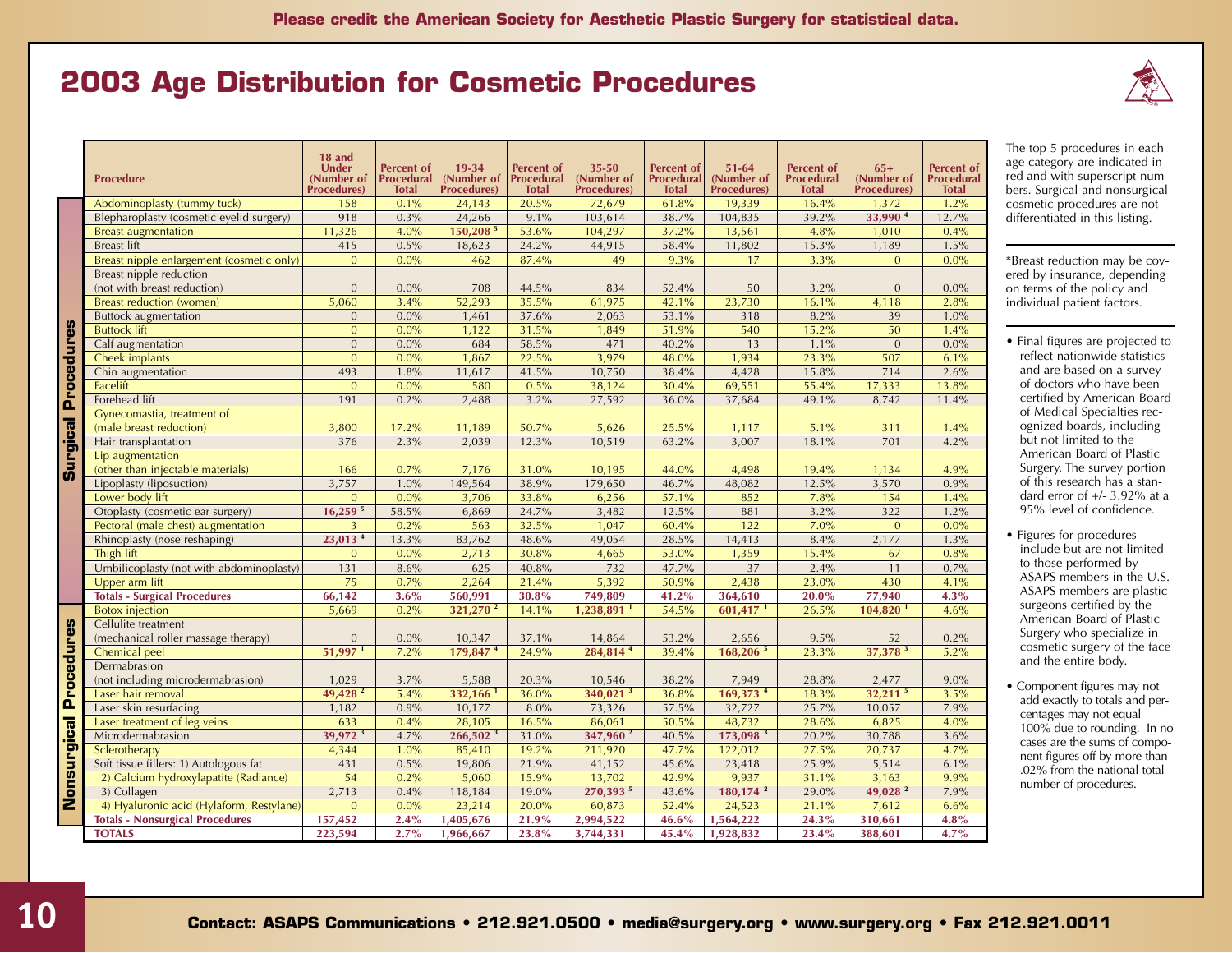# **2003 National Average for Physician/Surgeon Fees\*\*\* Per Procedure**



|                        | <b>Procedure</b>                                        | <b>National</b><br>Average* | <b>Total</b><br><b>Expenditures</b> |
|------------------------|---------------------------------------------------------|-----------------------------|-------------------------------------|
|                        | Abdominoplasty (tummy tuck)                             | \$4,827                     | \$568,109,023                       |
|                        | Blepharoplasty (cosmetic eyelid surgery)                | \$2,599                     | \$695,607,279                       |
|                        | <b>Breast augmentation</b>                              | \$3,360                     | \$942,015,163                       |
|                        | <b>Breast lift</b>                                      | \$3,965                     | \$305,052,304                       |
|                        | Breast nipple enlargement (cosmetic only)               | \$1,792                     | \$947,330                           |
|                        | Breast nipple reduction (not with breast reduction)     | \$1,516                     | \$2,414,743                         |
|                        | Breast reduction (women)*                               | \$5,351                     | \$787,439,833                       |
|                        | <b>Buttock</b> augmentation                             | \$3,681                     | \$14,293,523                        |
|                        | <b>Buttock lift</b>                                     | \$4,793                     | \$17,081,903                        |
| Surgical Procedures    | Calf augmentation                                       | \$3,075                     | \$3,597,443                         |
|                        | <b>Cheek implants</b>                                   | \$2,643                     | \$21,911,756                        |
|                        | Chin augmentation                                       | \$1,957                     | \$54,800,342                        |
|                        | Facelift                                                | \$5,966                     | \$749,194,946                       |
|                        | Forehead lift                                           | \$3,065                     | \$235,043,778                       |
|                        | Gynecomastia, treatment of (male breast reduction)      | \$3,124                     | \$68,880,133                        |
|                        | Hair transplantation                                    | \$3,084                     | \$51,306,382                        |
|                        | Lip augmentation (other than injectable materials)      | \$1,633                     | \$37,817,607                        |
|                        | Lipoplasty (liposuction)**                              | \$2,578                     | \$991,380,149                       |
|                        | Lower body lift                                         | \$7,874                     | \$86,362,657                        |
|                        | Otoplasty                                               | \$2,762                     | \$76,813,540                        |
|                        | Pectoral (male chest) augmentation                      | \$3,992                     | \$6,927,804                         |
|                        | Rhinoplasty (nose reshaping)                            | \$3,869                     | \$667,133,513                       |
|                        | Thigh lift                                              | \$4,308                     | \$37,927,025                        |
|                        | Umbilicoplasty (not with abdominoplasty)                | \$1,688                     | \$2,594,324                         |
|                        | Upper arm lift                                          | \$3,299                     | \$34,946,097                        |
|                        | <b>Totals - Surgical Procedures</b>                     |                             | \$6,459,598,598                     |
|                        | <b>Botox</b> injection                                  | \$384                       | \$871,401,049                       |
|                        | Cellulite treatment (mechanical roller massage therapy) | \$449                       | \$12,525,989                        |
|                        | Chemical peel                                           | \$800                       | \$578,118,755                       |
|                        | Dermabrasion (not including microdermabrasion)          | \$1,405                     | \$38,749,031                        |
|                        | Laser hair removal                                      | \$388                       | \$358,465,511                       |
|                        | Laser skin resurfacing                                  | \$2,317                     | \$295,315,035                       |
|                        | Laser treatment of leg veins                            | \$389                       | \$66,269,251                        |
|                        | Microdermabrasion                                       | \$161                       | \$137,972,778                       |
|                        | Sclerotherapy                                           | \$272                       | \$120,758,645                       |
|                        | Soft tissue fillers: 1) Autologous fat                  | \$1,270                     | \$114,714,952                       |
|                        | 2) Calcium hydroxylapatite (Radiance)                   | \$1,169                     | \$37,303,640                        |
| Nonsurgical Procedures | 3) Collagen***                                          | \$381                       | \$236,349,102                       |
|                        | 4) Hyaluronic acid (Hylaform, Restylane)                | \$552                       | \$64,182,446                        |
|                        | <b>Totals - Nonsurgical Procedures</b>                  |                             | \$2,932,126,185                     |
|                        | <b>TOTALS - ALL PROCEDURES</b>                          |                             | \$9,391,724,783                     |

#### **Percentage Difference Between Regional Fees and National Average**



\*Breast reduction may be covered by insurance, depending on terms of the policy and individual patient factors. Fees may vary.

- \*\*20.5% of these procedures were ultrasound-assisted lipoplasty (UAL).
- \*\*\*28.8% of these procedures used human-derived collagen products; cost may be higher.

\*\*\*\*Individual physician/surgeon fees within regions may vary depending on whether the practice is in an urban, suburban or rural area. Figures are for physician/surgeon fees only and do not include fees for the surgical facility, anesthesia, medical tests, prescriptions, surgical garments, or other miscellaneous costs related to surgery. Figures for procedures often performed on more than one site in the same session reflect typical fees for one site.

The regional breakdowns used in the above table are as follows:

- **REG 1** New England & Middle Atlantic ((CT, ME, MA, NH, NJ, NY, PA, RI, VT)
- **REG 2** East North Central & West North Central (IA, IL, IN, KS, MI, MN, MO, NE, ND, OH, SD, WI)
- **REG 3** South Atlantic (DE, DC, FL, GA, MD, NC, SC, VA, WV)
- **REG 4** East South Central & West South Central (AL, AR, KY, LA, MS, OK, TN, TX)
- **REG 5** Mountain & Pacific (AK, AZ, CA, CO, HI, ID, MT, NV, NM, OR, UT, WA, WY)
- The figures are based on a survey of doctors who have been certified by American Board of Medical Specialties recognized boards, including but not limited to the American Board of Plastic Surgery. The survey portion of this research has a standard error of +/- 3.92% at a 95% level of confidence.
- Figures for procedures include but are not limited to those performed by ASAPS members in the U.S. ASAPS members are plastic surgeons certified by the American Board of Plastic Surgery who specialize in cosmetic surgery of the face and the entire body.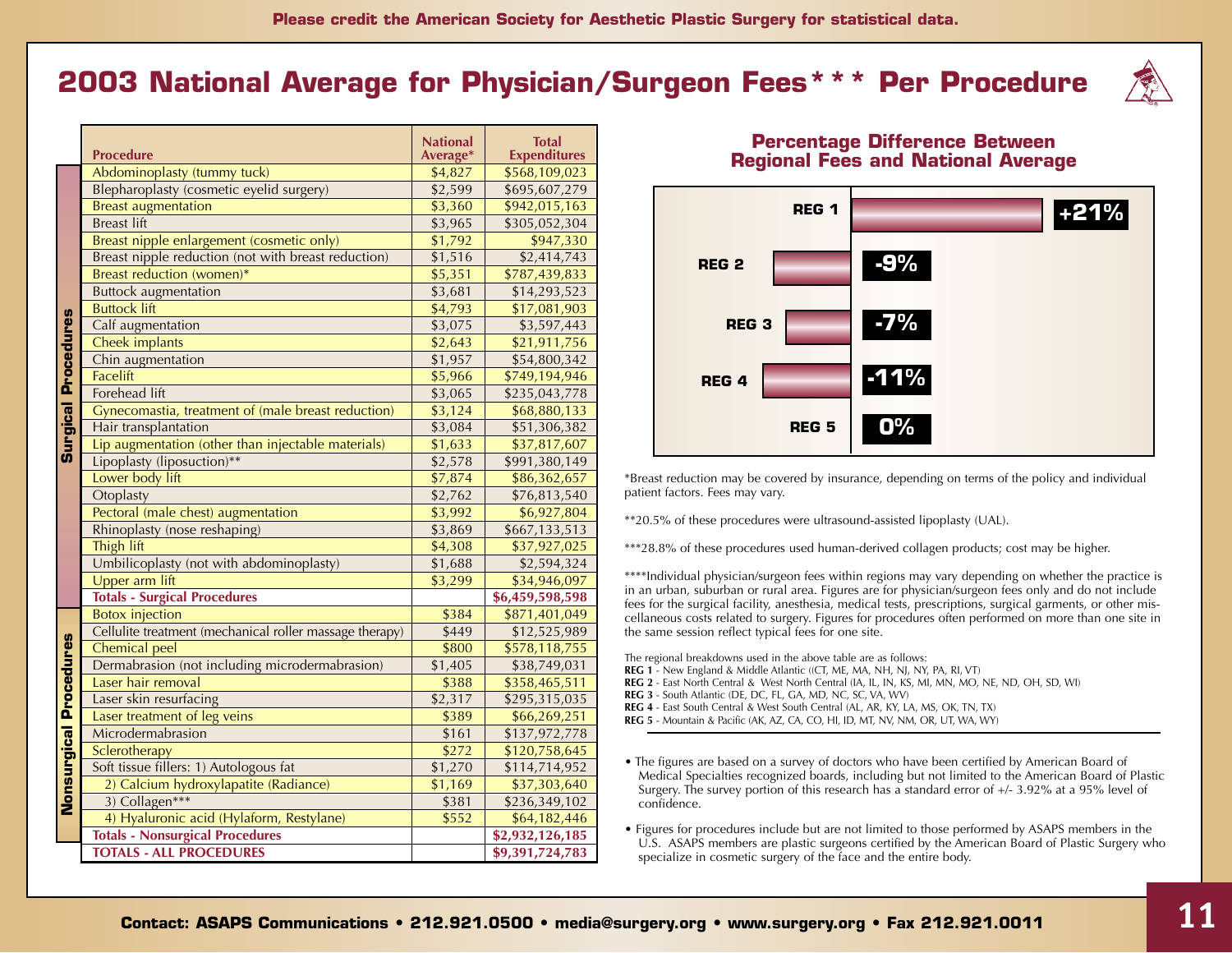# **GENERAL INFORMATION**



**Source: American Society for Aesthetic Plastic Surgery**





#### **Percent of total procedures according to type of facility**

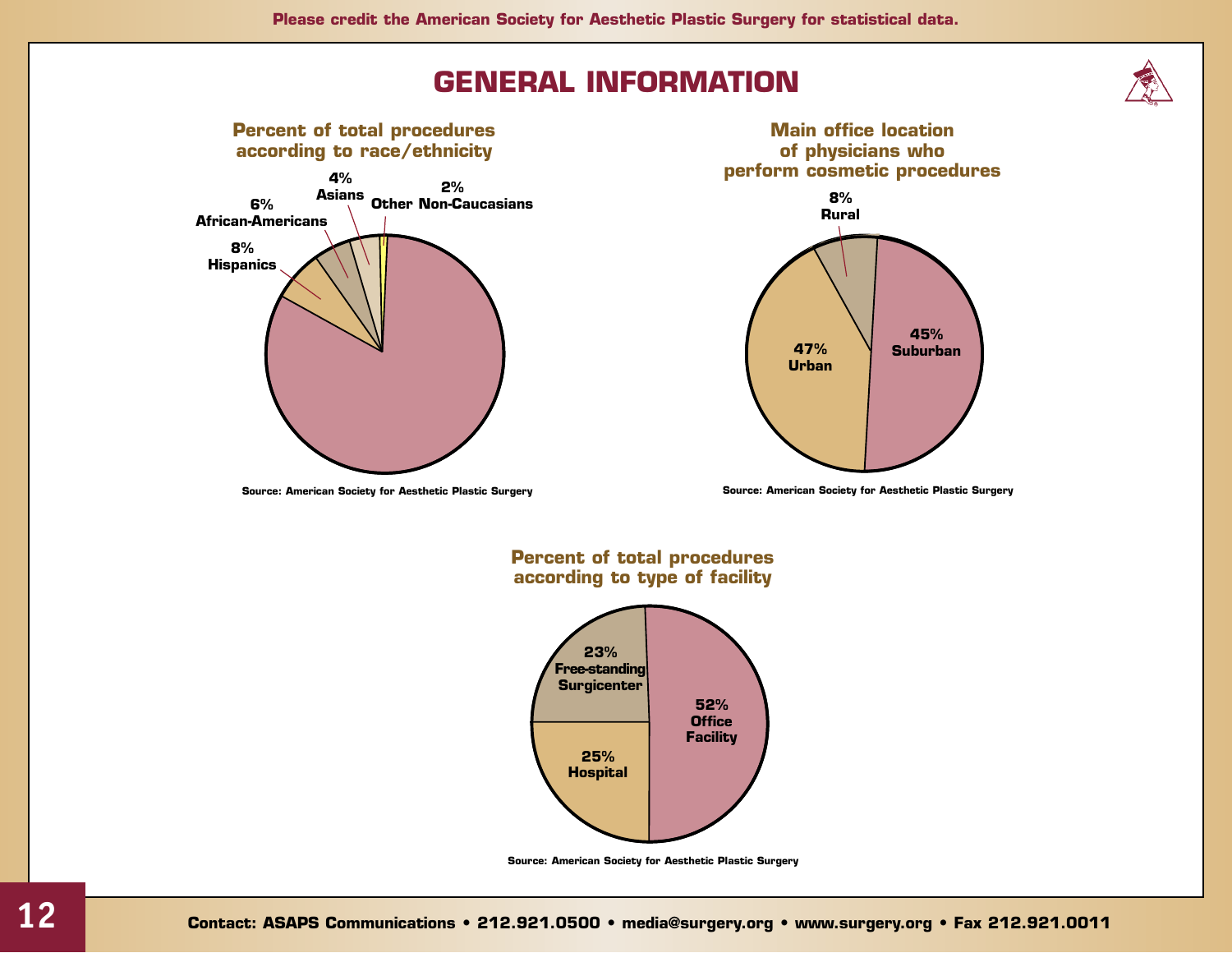## **2003 ASAPS Member Practice Profile**

|                               | <b>Procedure</b>                                                                   | <b>Average Procedures</b><br>per ASAPS Member |
|-------------------------------|------------------------------------------------------------------------------------|-----------------------------------------------|
|                               | Abdominoplasty (tummy tuck)                                                        | 20.3                                          |
|                               | Blepharoplasty (cosmetic eyelid surgery)                                           | $40.4^{3}$                                    |
|                               | <b>Breast augmentation</b>                                                         | 62.7 <sup>2</sup>                             |
|                               | <b>Breast lift</b>                                                                 | 17.0                                          |
|                               | Breast nipple enlargement (cosmetic only)                                          | 0.1                                           |
|                               | Breast nipple reduction (not with breast reduction)                                | 0.6                                           |
|                               | Breast reduction (women)*                                                          | 25.44                                         |
|                               | <b>Buttock augmentation</b>                                                        | 0.3                                           |
|                               | <b>Buttock lift</b>                                                                | 0.7                                           |
|                               | Calf augmentation                                                                  | 0.1                                           |
|                               | Cheek implants                                                                     | 1.1                                           |
|                               | Chin augmentation                                                                  | 3.5                                           |
| <b>Surgical Procedures</b>    | <b>Facelift</b>                                                                    | 24.4 <sup>5</sup>                             |
|                               | <b>Forehead lift</b>                                                               | 13.3                                          |
|                               | Gynecomastia, treatment of (male breast reduction)                                 | 3.5                                           |
|                               | Hair transplantation                                                               | 0.5                                           |
|                               | Lip augmentation (other than injectable materials)                                 | 3.4                                           |
|                               | Lipoplasty (Liposuction)                                                           | 77.1 <sup>1</sup>                             |
|                               | Lower body lift                                                                    | 1.2                                           |
|                               | Otoplasty (cosmetic ear surgery)                                                   | 2.6                                           |
|                               | Pectoral (male chest) augmentation                                                 | 0.1                                           |
|                               | Rhinoplasty (nose reshaping)                                                       | 13.2                                          |
|                               | Thigh lift                                                                         | 1.5                                           |
|                               | Umbilicoplasty (not with abdominoplasty)                                           | 0.2                                           |
|                               | Upper arm lift                                                                     | $\overline{1.7}$                              |
|                               | <b>Totals - Surgical Procedures</b>                                                | 315.0                                         |
|                               | <b>Botox</b> injection                                                             | 157.7 <sup>A</sup>                            |
|                               | Cellulite treatment (mechanical roller massage therapy)                            | 12.8                                          |
|                               | Chemical peel                                                                      | $34.9$ <sup>E</sup>                           |
|                               | Dermabrasion (not including microdermabrasion)                                     | 9.6<br>45.7 <sup>b</sup>                      |
|                               | Laser hair removal                                                                 |                                               |
|                               | Laser skin resurfacing                                                             | 14.5                                          |
|                               | Laser treatment of leg veins                                                       | 8.7<br>72.1 <sup>B</sup>                      |
|                               | Microdermabrasion                                                                  | 13.0                                          |
|                               | Sclerotherapy                                                                      | 10.0                                          |
|                               | Soft tissue fillers: 1) Autologous fat<br>2) Calcium hydroxylapatite (Radiance)    | $\overline{3.9}$                              |
| <b>Nonsurgical Procedures</b> | 3) Collagen                                                                        | 50.0 <sup>c</sup>                             |
|                               |                                                                                    | 3.2                                           |
|                               | 4) Hyaluronic acid (Hylaform, Restylane)<br><b>Totals - Nonsurgical Procedures</b> | 436.3                                         |
|                               | <b>TOTALS - ALL PROCEDURES</b>                                                     | 751.3                                         |
|                               |                                                                                    |                                               |

The top five procedures in each category are indicated and are numbered 1 through 5 for surgical procedures and A through E for nonsurgical procedures.

• Members of the American Society for Aesthetic Plastic Surgery (ASAPS) are certified by the American Board of Plastic Surgery (in Canada, the Royal College of Physicians and Surgeons of Canada) and specialize in cosmetic surgery of the face and body. Only ASAPS members practicing in the U.S. are included in the 2003 national statistics (along with other U.S. plastic surgeons, otolaryngologists and dermatologists).

• ASAPS surgeons are elected to membership following documentation of their clinical experience in cosmetic plastic surgery, fulfillment of specified Continuing Medical Education (CME) requirements in cosmetic surgery, and review of their professional reputation.

• ASAPS members are required to operate only in accredited, state-licensed or Medicare-certified facilities.

• Among physicians from multiple specialties, ASAPS members performed the highest average number of surgical cosmetic procedures per doctor in 2003.

\*Breast reduction may be covered by insurance, depending on terms of the policy and individual patient factors.



<sup>•</sup> The survey portion of this research has a standard error of  $+/- 3.92\%$  at a 95% level of confidence.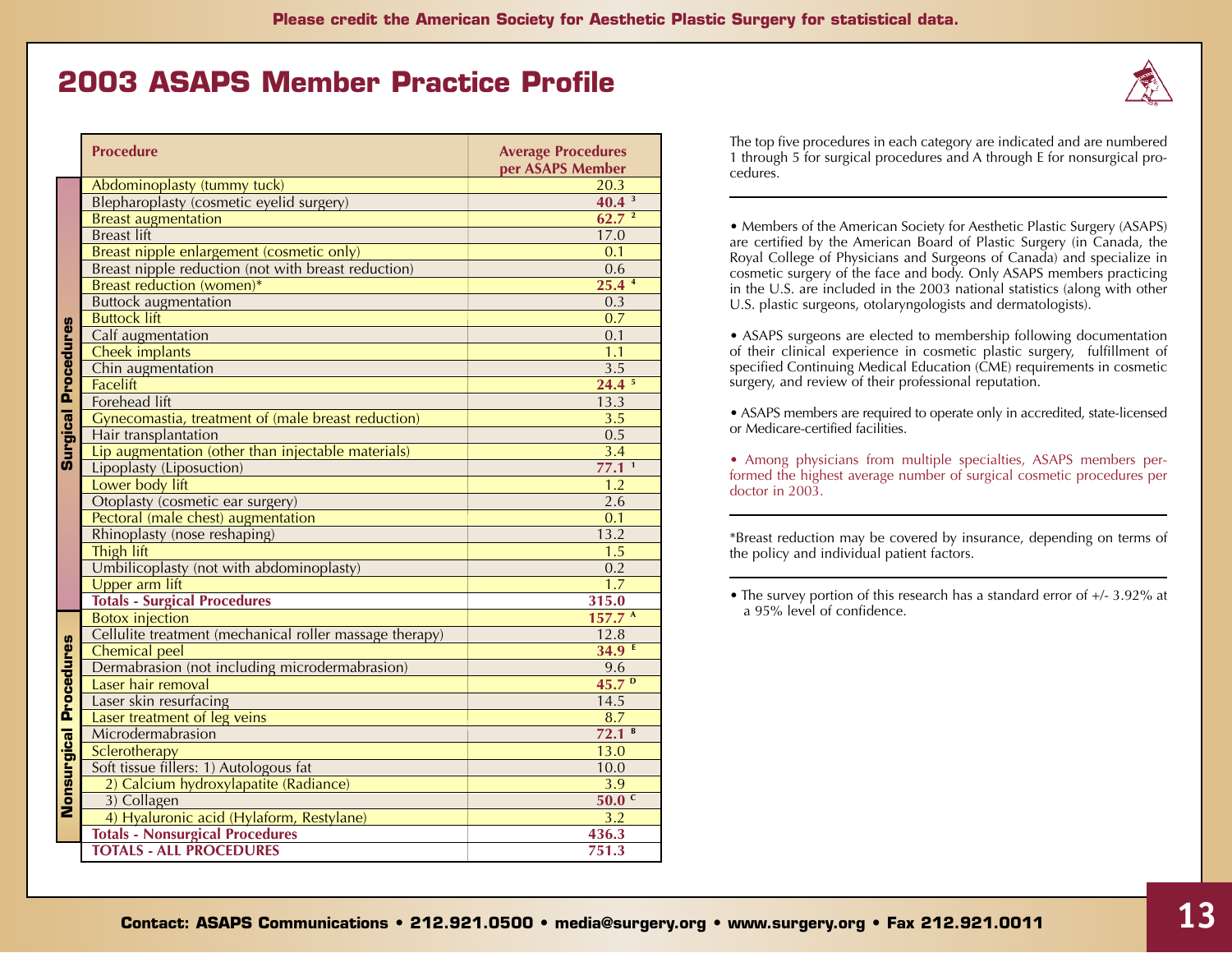## **ASAPS Procedure Quick Facts**



|                            | <b>Procedure</b>                                              | <b>Best Candidate</b>                                                               | Physician/<br>Surgeon Fees* | <b>Length of<br/>Procedure</b> | Number of<br><b>Treatments</b>      | Results**                                    | <b>Back</b><br>to Work |
|----------------------------|---------------------------------------------------------------|-------------------------------------------------------------------------------------|-----------------------------|--------------------------------|-------------------------------------|----------------------------------------------|------------------------|
|                            | Abdominoplasty<br>(tummy tuck)                                | Protruding abdomen; excess fat and<br>skin; weak abdominal muscles                  | \$4,827                     | $2 - 5$ hours                  | One                                 | Permanent                                    | 1-3 weeks              |
|                            | Blepharoplasty<br>(cosmetic eyelid surgery)                   | Excess fat, wrinkled, drooping skin of<br>upper eyelids; bags, puffiness under eyes | \$2,599                     | $1 - 3$ hours                  | One                                 | Long-lasting                                 | Within 10 days         |
|                            | <b>Breast augmentation</b>                                    | Small, disproportionate breasts                                                     | \$3,360                     | $1 - 2$ hours                  | One                                 | Permanent<br>Possible implant<br>replacement | 1-2 weeks              |
|                            | <b>Breast lift</b>                                            | Sagging, poorly shaped breasts                                                      | \$3,965                     | $11/2 - 31/2$ hours            | One                                 | Long-lasting                                 | 1-2 weeks              |
|                            | Breast nipple enlargement<br>(cosmetic only)                  | Flat or inverted nipple                                                             | \$1,792                     | 30 minutes -<br>11/2 hours     | One                                 | Permanent                                    | $1-3$ days             |
|                            | <b>Breast nipple reduction</b><br>(not with breast reduction) | Prominent or sagging nipples                                                        | \$1,516                     | 30 - 90 minutes                | One                                 | Permanent                                    | $1-3$ days             |
|                            | <b>Breast reduction</b><br>(women)                            | Large, heavy, pendulous, or<br>disproportionate breasts                             | \$5,351                     | $2 - 4$ hours                  | One                                 | Permanent                                    | 1-2 weeks              |
|                            | <b>Buttock augmentation</b>                                   | Lacks buttock development                                                           | \$3,681                     | $2 - 3$ hours                  | One                                 | Permanent                                    | 2-3 weeks              |
| <b>Surgical Procedures</b> | <b>Buttock lift</b>                                           | Sagging skin, excess fat, weakened<br>muscles in thigh/buttocks area                | \$4,793                     | 2 hours                        | One                                 | Long-lasting                                 | 10-14 days             |
|                            | Calf augmentation                                             | Lacks calf development                                                              | \$3,075                     | 30 minutes                     | One                                 | Permanent                                    | 2 weeks                |
|                            | Cheek implants                                                | Poor facial contour                                                                 | \$2,643                     | 2 hours                        | One                                 | Permanent                                    | 1-2 weeks              |
|                            | Chin augmentation                                             | Receding chin                                                                       | \$1,957                     | 1 hour                         | One                                 | Permanent                                    | 1-2 weeks              |
|                            | Facelift                                                      | Loose skin, deep lines, wrinkles, jowls                                             | \$5,966                     | $2 - 3$ hours                  | One                                 | Long-lasting                                 | Within 2 weeks         |
|                            | Forehead lift                                                 | Sagging, low eyebrows, forehead<br>creases, frown lines                             | \$3,065                     | $1 - 2$ hours                  | One                                 | Long-lasting                                 | Within 10 days         |
|                            | Gynecomastia, treatment of<br>(male breast reduction)         | Men with enlarged breasts                                                           | \$3,124                     | 2 hours                        | One                                 | Permanent                                    | 1 week                 |
|                            | Hair transplantation                                          | Hair loss with the availability of<br>healthy hair in donor areas                   | \$3,084                     | Several hours                  | Multiple sessions<br>over 1-2 years | Permanent                                    | Several days           |
|                            | Lip augmentation<br>(other than injectable<br>materials)      | Thin lips                                                                           | \$1,633                     | 1 hour                         | One                                 | Permanent                                    | Within 1 week          |
|                            | Lipoplasty (liposuction)                                      | Normal weight with isolated fatty areas                                             | \$2,578                     | 45 minutes - 2 hours           | One                                 | Permanent                                    | 1-2 weeks              |
|                            | Lower body lift                                               | Skin laxity without significant<br>fat deposits                                     | \$7,874                     | Up to 8 hours                  | One                                 | Long-lasting                                 | Up to 4 weeks          |
|                            | Otoplasty<br>(cosmetic ear surgery)                           | Protruding or disproportionate ears                                                 | \$2,762                     | $2 - 3$ hours                  | One                                 | Permanent                                    | 5 days                 |
|                            | Pectoral (male chest)<br>augmentation                         | Desire for more<br>pectoral definition                                              | \$3,992                     | One hour                       | One                                 | Permanent                                    | 1-2 weeks              |

\*National average; surgeon fees are based on ASAPS 2003 statistics. Fees vary considerably by geographic region and population density. Facility fees, anesthesia and other surgical costs not included. \*\*With any procedure, a revision or touch-up may sometimes be necessary. \*\*\*Human-derived products may cost more.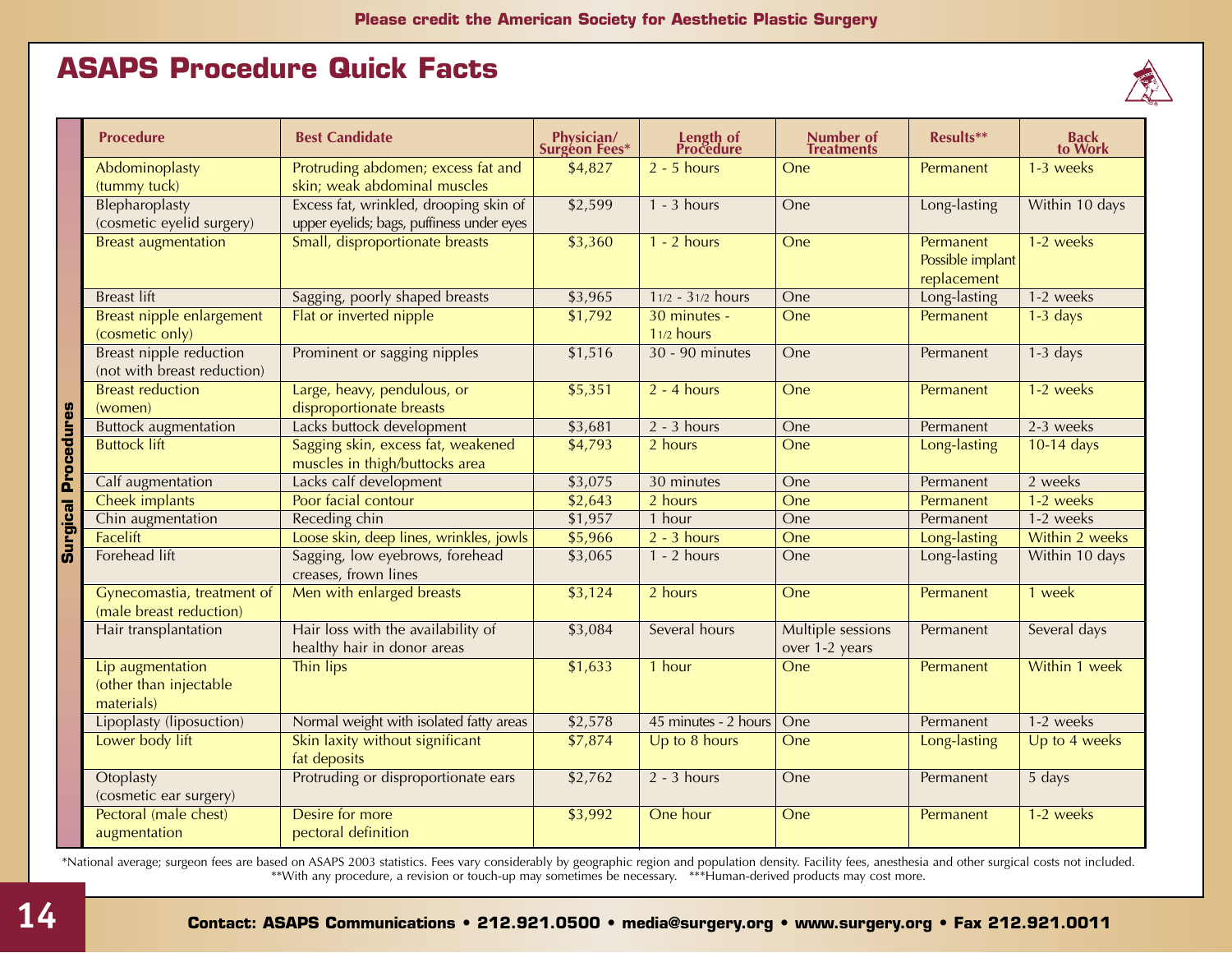## **ASAPS Procedure Quick Facts**



|                               | <b>Procedure</b>                                              | <b>Best Candidate</b>                                           | <b>Physician/</b><br><b>Surgeon Fees*</b> | <b>Length of<br/>Procedure</b>                    | <b>Number</b> of<br><b>Treatments</b>                    | Results**        | <b>Back</b><br>to Work                 |
|-------------------------------|---------------------------------------------------------------|-----------------------------------------------------------------|-------------------------------------------|---------------------------------------------------|----------------------------------------------------------|------------------|----------------------------------------|
| <b>Surgical Procedures</b>    | Rhinoplasty<br>(nose reshaping)                               | Nose too large, wide, or tip needs<br>reshaping                 | \$3,869                                   | $1 - 2$ hours                                     | One                                                      | Permanent        | 7-10 days                              |
|                               | Thigh lift                                                    | Loose, excess skin                                              | \$4,308                                   | 2 hours                                           | One                                                      | Long-lasting     | 2-4 weeks                              |
|                               | Umbilicoplasty<br>(not with abdominoplasty)                   | Belly button lacks definition                                   | \$1,688                                   | $1 - 11/2$ hours                                  | One                                                      | Permanent        | $1-3$ days                             |
|                               | Upper arm lift                                                | Excess skin and fat on<br>underside of arm                      | \$3,299                                   | 2 hours                                           | One                                                      | Long-lasting     | 1-2 weeks                              |
|                               | <b>Botox Injection</b>                                        | Forehead, frown lines, crow's-feet<br>and vertical neck bands   | \$384                                     | 30 minutes                                        | <b>Repeat treatments</b><br>4-6 months                   | Temporary        | No downtime                            |
|                               | Cellulite treatment<br>(mechanical roller<br>massage therapy) | Dimpled thighs and buttocks                                     | \$449                                     | $30 - 45$ minutes                                 | Ongoing                                                  | Temporary        | No downtime                            |
|                               | <b>Chemical peel</b><br>(ranges from light to deep)           | Sun-damaged or unevenly<br>pigmented skin                       | \$800                                     | 30 minutes -3 hours<br>Depends on<br>type of peel | One or multiple<br>Depends on<br>type of peel            | Long-lasting     | Depends on<br>type of peel             |
|                               | Dermabrasion (not including<br>microdermabrasion)             | Acne, wrinkles around mouth,<br>sun-damaged skin                | \$1,405                                   | A few minutes                                     | Multiple sessions                                        | Long-lasting     | 7-10 days                              |
|                               | Laser hair removal                                            | Unwanted hair on face or body                                   | \$388                                     | $1 - 2$ hours<br>Depends on area                  | <b>Multiple sessions</b>                                 | Ongoing          | No downtime                            |
| <b>Nonsurgical Procedures</b> | Laser skin resurfacing                                        | Fair, healthy, non-oily skin                                    | \$2,317                                   | Few minutes -<br>$11/2$ hours                     | One or multiple<br>depending on depth<br>of imperfection | Long-lasting     | $7-10$ days                            |
|                               | Laser treatment of leg veins                                  | Very small spider veins                                         | \$389                                     | 30 minutes -1 hour                                | <b>Multiple sessions</b>                                 | Permanent        | No downtime                            |
|                               | Microdermabrasion                                             | Fine lines, crow's-feet, age spots,<br>acne scars               | \$161                                     | 30 minutes -1 hour                                | <b>Multiple sessions</b><br>2-3 week intervals           | Temporary        | No downtime                            |
|                               | Sclerotherapy                                                 | Spider veins                                                    | \$272                                     | 30 minutes -1 hour                                | 3-4 treatments<br><b>Injections</b>                      | Permanent        | No downtime                            |
|                               | <b>Soft Tissue Fillers:</b>                                   |                                                                 |                                           |                                                   |                                                          |                  |                                        |
|                               | 1) Autologous Fat                                             | Nasolabial folds, lips, frown lines,<br>and facial recontouring | \$1,270                                   | 1 hour depending<br>on the sites                  | Highly variable,<br>repeat treatments                    | Temporary        | Minor 1-4 days,<br>Extensive 7-14 days |
|                               | 2) Calcium hydroxylapatite<br>(Radiance)                      | Nasolabial folds, frown lines,<br>crow's feet, and lips         | \$1,169                                   | Less than 1 hour                                  | <b>Repeat treatments</b><br>2 years or longer            | Temporary        | No downtime                            |
|                               | 3) Collagen                                                   | Frown lines, crow's feet,<br>nasolabial folds                   | *** \$381                                 | Less than 1 hour                                  | <b>Repeat treatments</b><br>3-6 months                   | Temporary        | No downtime                            |
|                               | 4) Hyaluronic acid<br>(Hylaform, Restylane)                   | Nasolabial folds, forehead wrinkles,<br>smile lines, and lips   | \$552                                     | Less than 1 hour                                  | <b>Repeat treatments</b><br>4 months-1 year              | <b>Temporary</b> | No downtime                            |

\*National average; surgeon fees are based on ASAPS 2003 statistics. Fees vary considerably by geographic region and population density. Facility fees, anesthesia and other surgical costs not included. \*\*With any procedure, a revision or touch-up may sometimes be necessary. \*\*\*Human-derived products may cost more.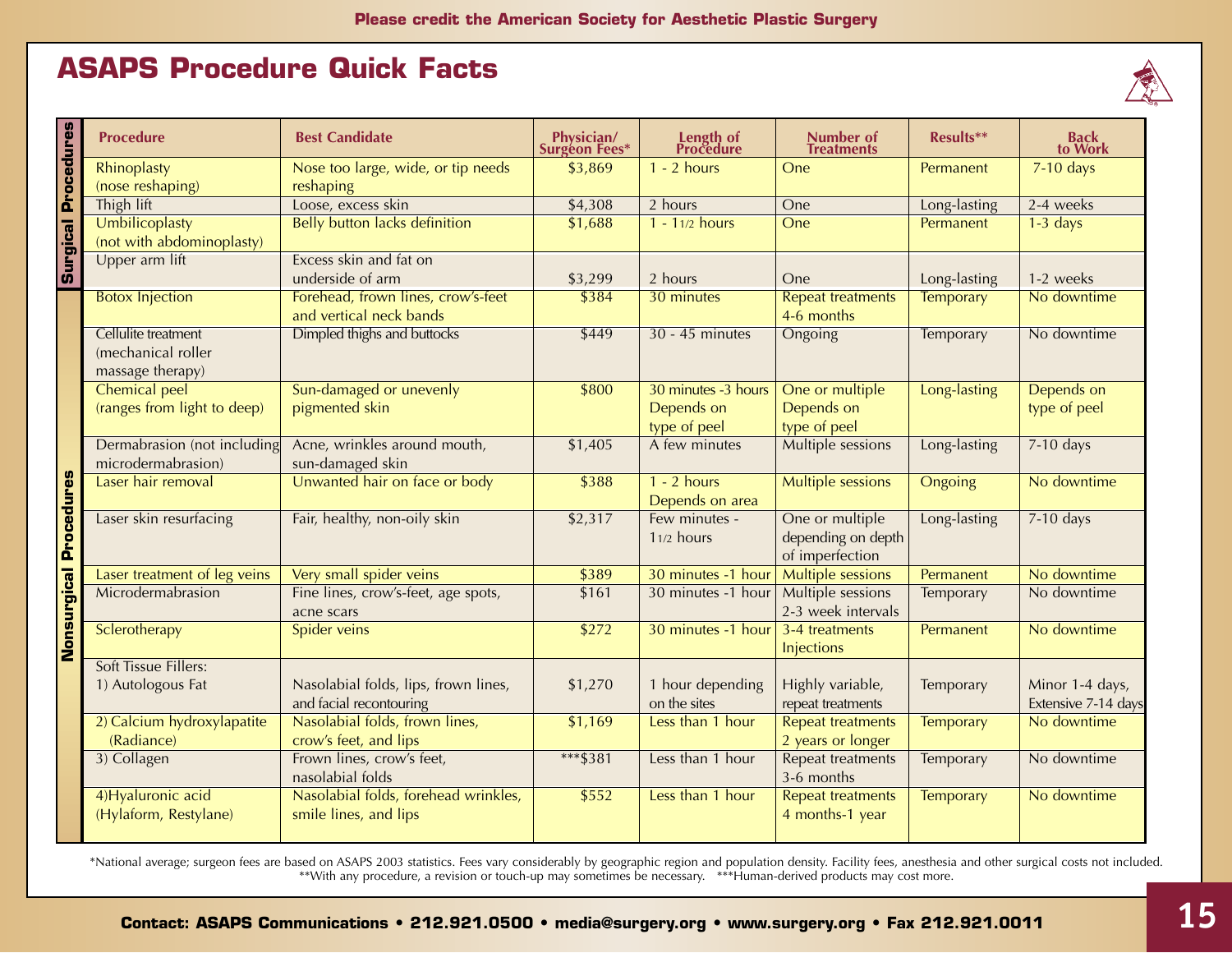## **Quick Facts: Consumer Attitudes Survey**

(Data from February 2004 Consumer Survey of 1000 American Households)

#### **Americans' general approval of cosmetic surgery**

- 51% of women say they approve of cosmetic surgery
- 42% of men say they approve of cosmetic surgery

#### **Would consider cosmetic surgery for self, now or in the future**

- 34% of women
- $\cdot$  14% of men

#### **Would not be embarrassed about having cosmetic surgery**

- 80% of women say that, if they had cosmetic surgery in the future, they would not be embarrassed if people outside their immediate family and close friends knew about it
- 74% of men would not be embarrassed

#### **Would consider cosmetic surgery for self, now or in the future, by age (includes both men and women)**

- 20% of Americans age 65 or older
- 19% of 55-to-64 year olds
- 32% of 45-to-54 year olds
- 25% of 35-to-44 year olds
- 27% of 25-to-34 year olds
- 17% of 18-to-24 year olds

**Would consider cosmetic surgery for self, now or in the future, by marital status (includes both men and women)** 

- 22% of married Americans
- 27% of unmarried Americans

#### **Would consider cosmetic surgery for self, now or in the future, by race/ethnicity (includes both men and women)**

- 25% of white Americans
- 22% of non-white Americans

Figures may not add exactly to totals and percentages may not equal 100% due to rounding.

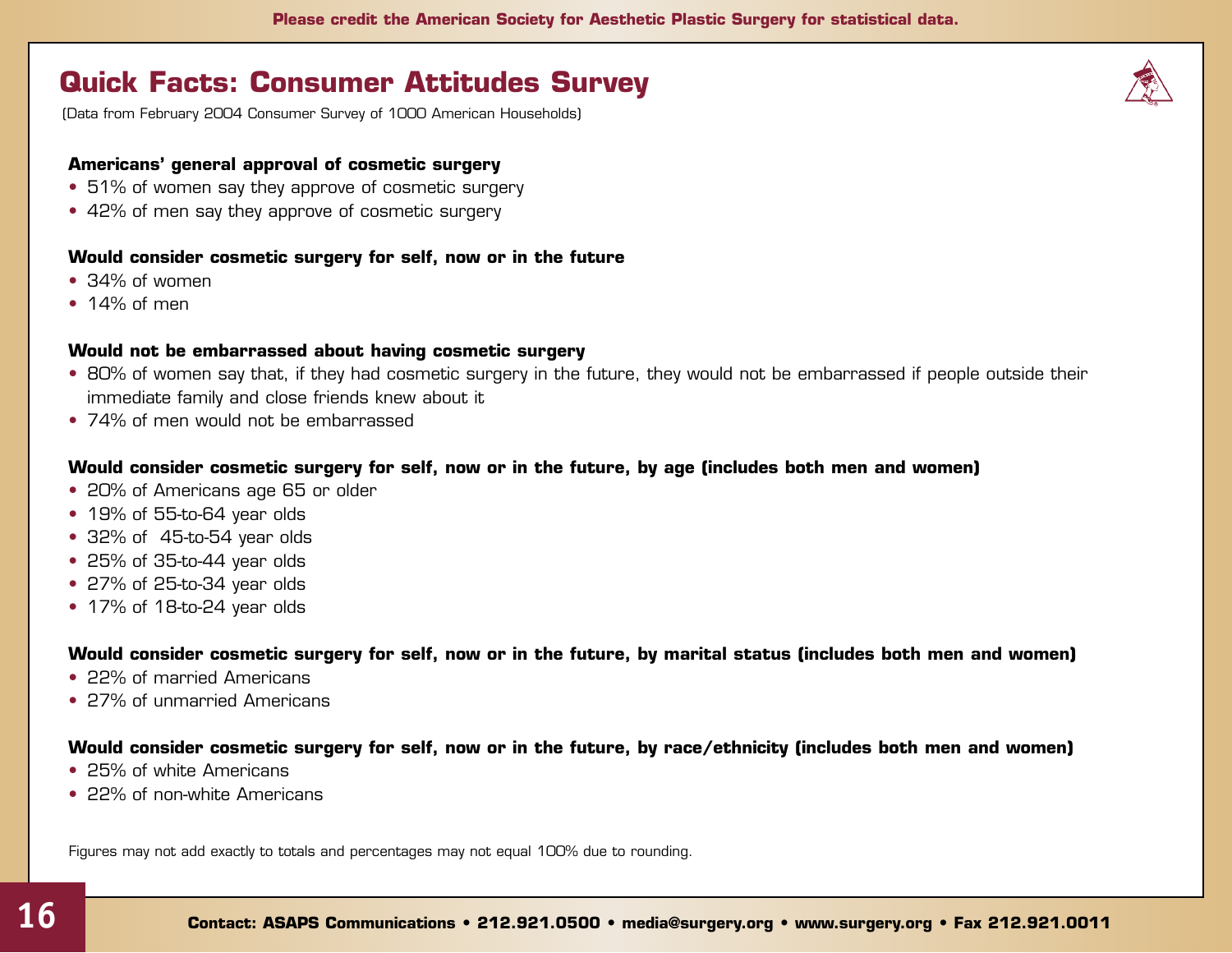

#### **ABOUT THE AMERICAN SOCIETY FOR AESTHETIC PLASTIC SURGERY (ASAPS)**

- **Founded in 1967**
- **Primary mission: education and research in cosmetic plastic surgery**
- **2100 members, mostly in the U.S. and Canada**
- **International members in 31 countries**
- **U.S. members are plastic surgeons certified by the American Board of Plastic Surgery (in Canada, by the Royal College of Physicians and Surgeons of Canada) and specializing in cosmetic surgery of the face and body**
- **Sponsor of accredited cosmetic surgery Continuing Medical Education (CME) for qualified plastic surgeons since 1974**
- **Sponsor of the Cosmetic Surgery National Data Bank since 1997**
- **Peer-reviewed publication:** *Aesthetic Surgery Journal***, the world's most widely read clinical journal of cosmetic surgery**